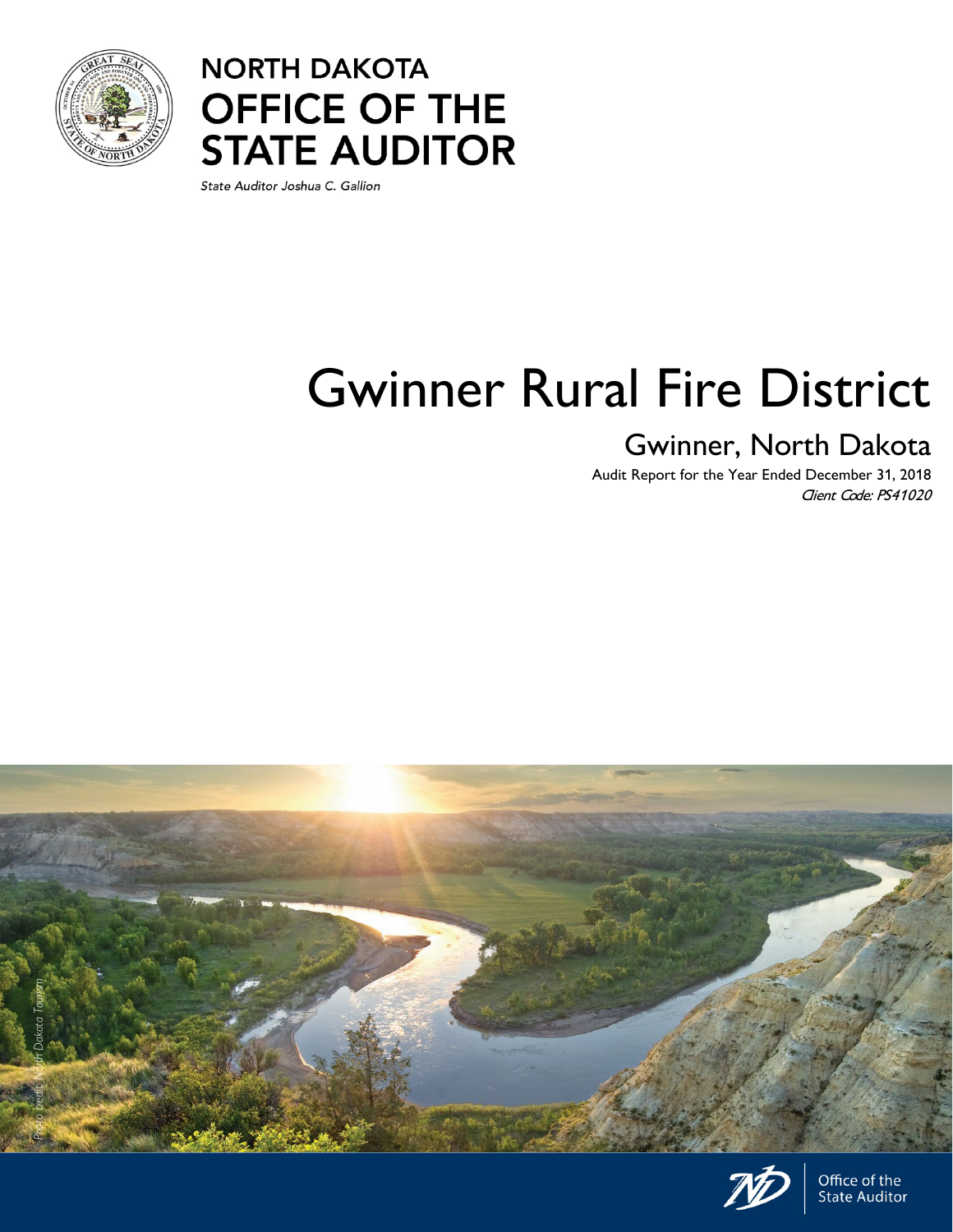# **GWINNER RURAL FIRE DISTRICT**

Table of Contents

| For the Year Ended December 31, 2018                                                                                 |  |
|----------------------------------------------------------------------------------------------------------------------|--|
|                                                                                                                      |  |
|                                                                                                                      |  |
| <b>Basic Financial Statements</b>                                                                                    |  |
|                                                                                                                      |  |
|                                                                                                                      |  |
| Reconciliation of Governmental Funds Balance Sheet to the                                                            |  |
|                                                                                                                      |  |
| Statement of Revenues, Expenditures, and Changes in Fund Balances -                                                  |  |
| Reconciliation of the Governmental Funds Statement of Revenues,<br>Expenditures, and Changes in Fund Balances to the |  |
|                                                                                                                      |  |
|                                                                                                                      |  |
| Report on Internal Control over Financial Reporting and on Compliance                                                |  |
| and Other Matters Based on an Audit of Financial Statements                                                          |  |
|                                                                                                                      |  |
|                                                                                                                      |  |
|                                                                                                                      |  |
|                                                                                                                      |  |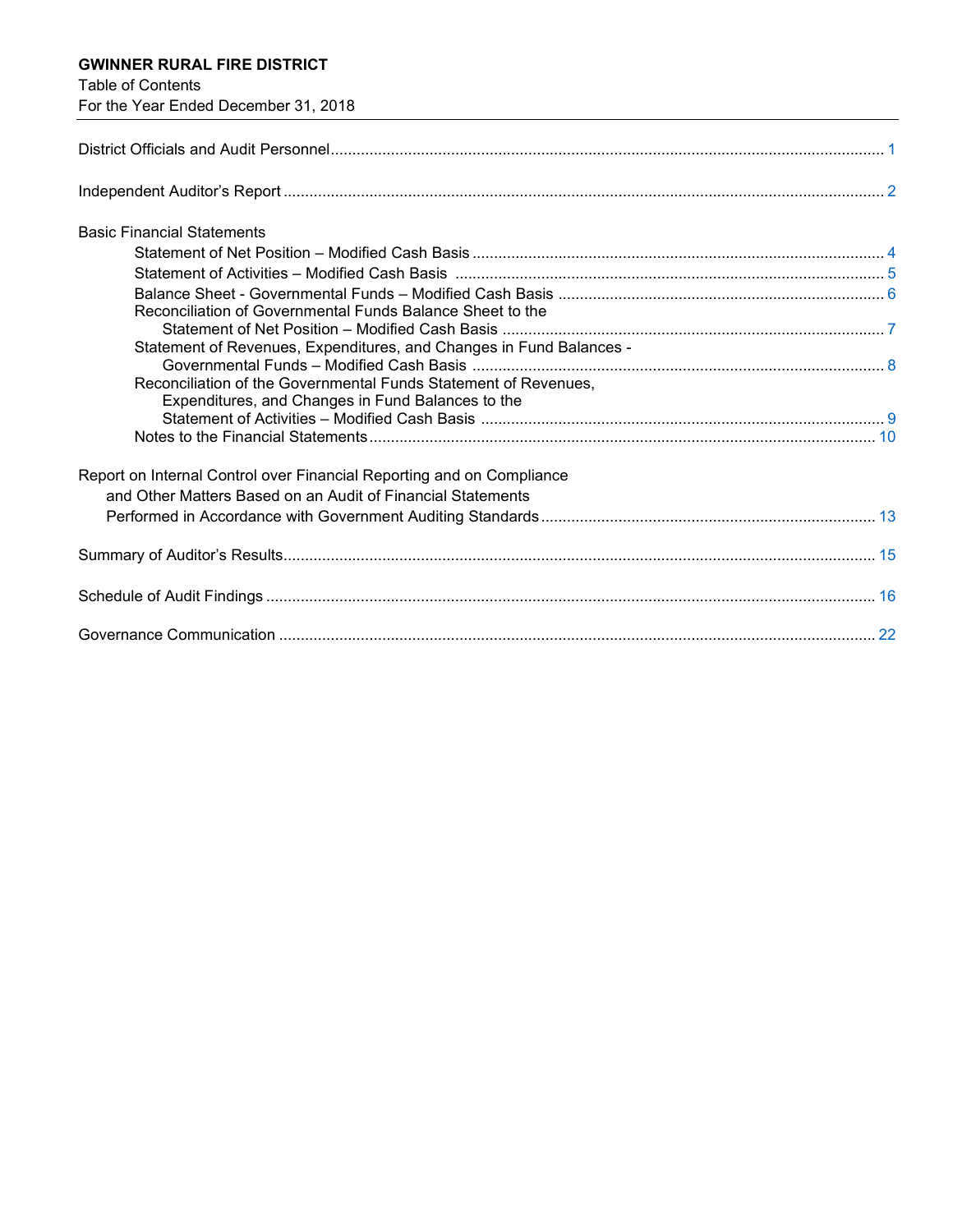# **DISTRICT OFFICIALS**

<span id="page-2-1"></span><span id="page-2-0"></span>Roger Ache **Roger Ache** President<br>Dale Keller **President** Vice Pres Doug Anderson Commissioner Gary Decker **Commissioner** Chris Mathias Commissioner Bob Orn Commissioner Miles Johnson Commissioner

Vice President

# **AUDIT PERSONNEL**

Heath Erickson, CPA Audit Manager Peishan Merrick **Audit In-Charge**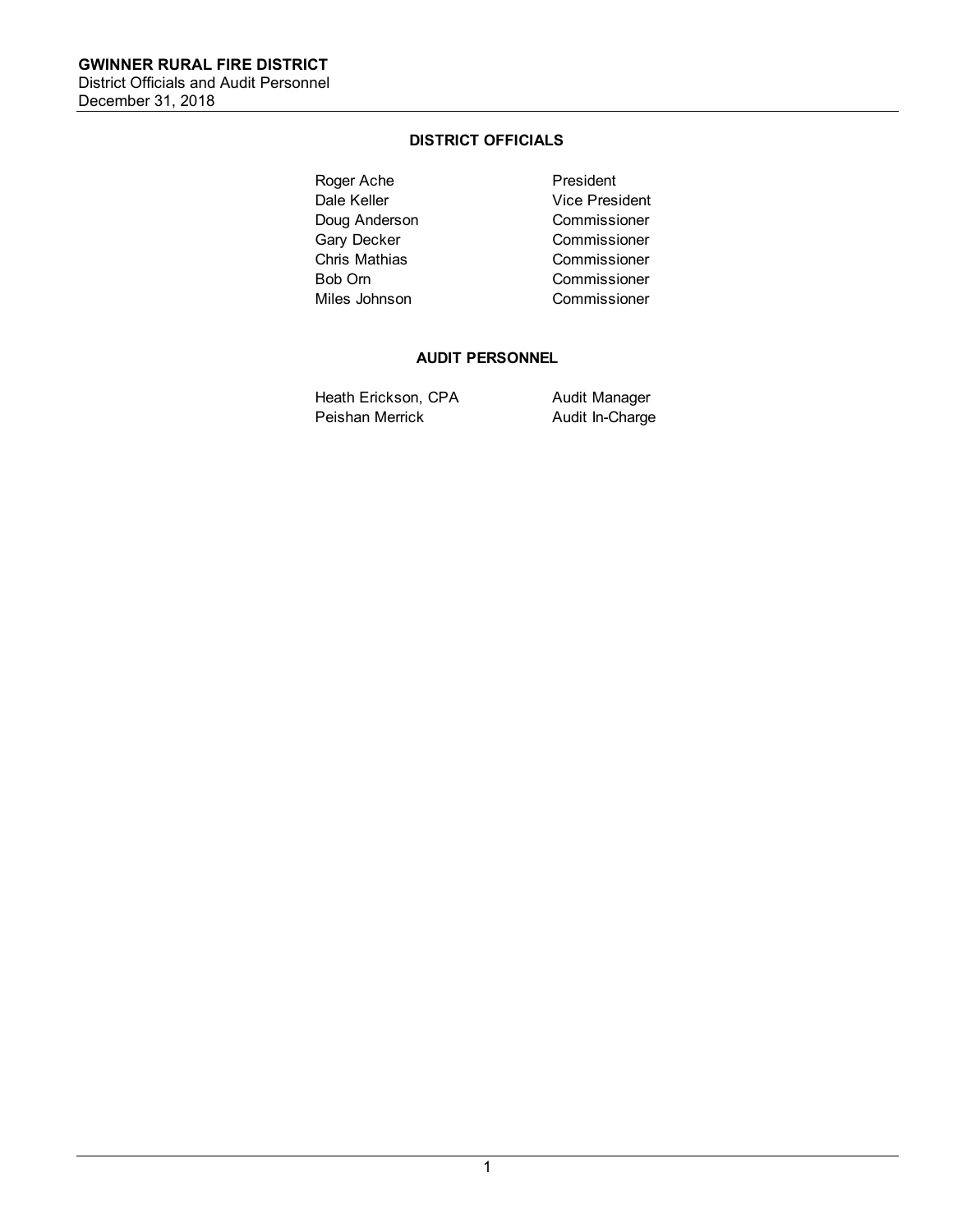<span id="page-3-1"></span>**STATE AUDITOR** Joshua C. Gallion



**STATE OF NORTH DAKOTA** OFFICE OF THE STATE AUDITOR

**STATE CAPITOL 600 E. Boulevard Ave. Dept. 117**<br>Bismarck, North Dakota, 58505

**PHONE** 701-328-2241

**FAX** 701-328-2345

ndsao@nd.gov

www.nd.gov/auditor

#### **INDEPENDENT AUDITOR'S REPORT**

<span id="page-3-0"></span>Gwinner Fire Protection District Board Gwinner Fire Protection District Gwinner, North Dakota

#### **Report on the Financial Statements**

We were engaged to audit the accompanying financial statements of the governmental activities and the major fund of the Gwinner Fire Protection District, Gwinner, North Dakota, as of and for the year ended December 31, 2018, and the related notes to the financial statements, which collectively comprise the Gwinner Fire Protection District's basic financial statements as listed in the table of contents.

#### **Management's Responsibility for the Financial Statements**

Management is responsible for the preparation and fair presentation of these financial statements in accordance with the modified cash basis of accounting described in Note 1 to the financial statements; this includes determining that the modified cash basis of accounting is an acceptable basis for the preparation of the financial statements in the circumstances. Management is also responsible for the design, implementation, and maintenance of internal control relevant to the preparation and fair presentation of financial statements that are free from material misstatement, whether due to fraud or error.

#### **Auditor's Responsibility**

Our responsibility is to express opinions on these financial statements based on our audit. We conducted our audit in accordance with auditing standards generally accepted in the United States of America and the standards applicable to financial audits contained in Government Auditing Standards, issued by the Comptroller General of the United States. Because of the matter described in the Basis for Disclaimer of Opinion paragraph, however, we were not able to obtain sufficient appropriate audit evidence to provide a basis for our audit opinions.

#### **Basis for Disclaimer of Opinion**

The Gwinner Fire Protection District does not maintain adequate accounting records to provide sufficient information for the preparation of the financial statements including the following:

• Approximately 80% of expenditure dollars tested were not supported by receipts or invoices resulting in a potential error to the financial statements of approximately \$316,344.

#### **Disclaimer of Opinion**

We do not express an opinion on the financial statements of Gwinner Fire Protection District. Because of the significance of the matters described in the Basis for Disclaimer of Opinion paragraph, we have not been able to obtain sufficient appropriate audit evidence to provide a basis for an opinion on the financial statements.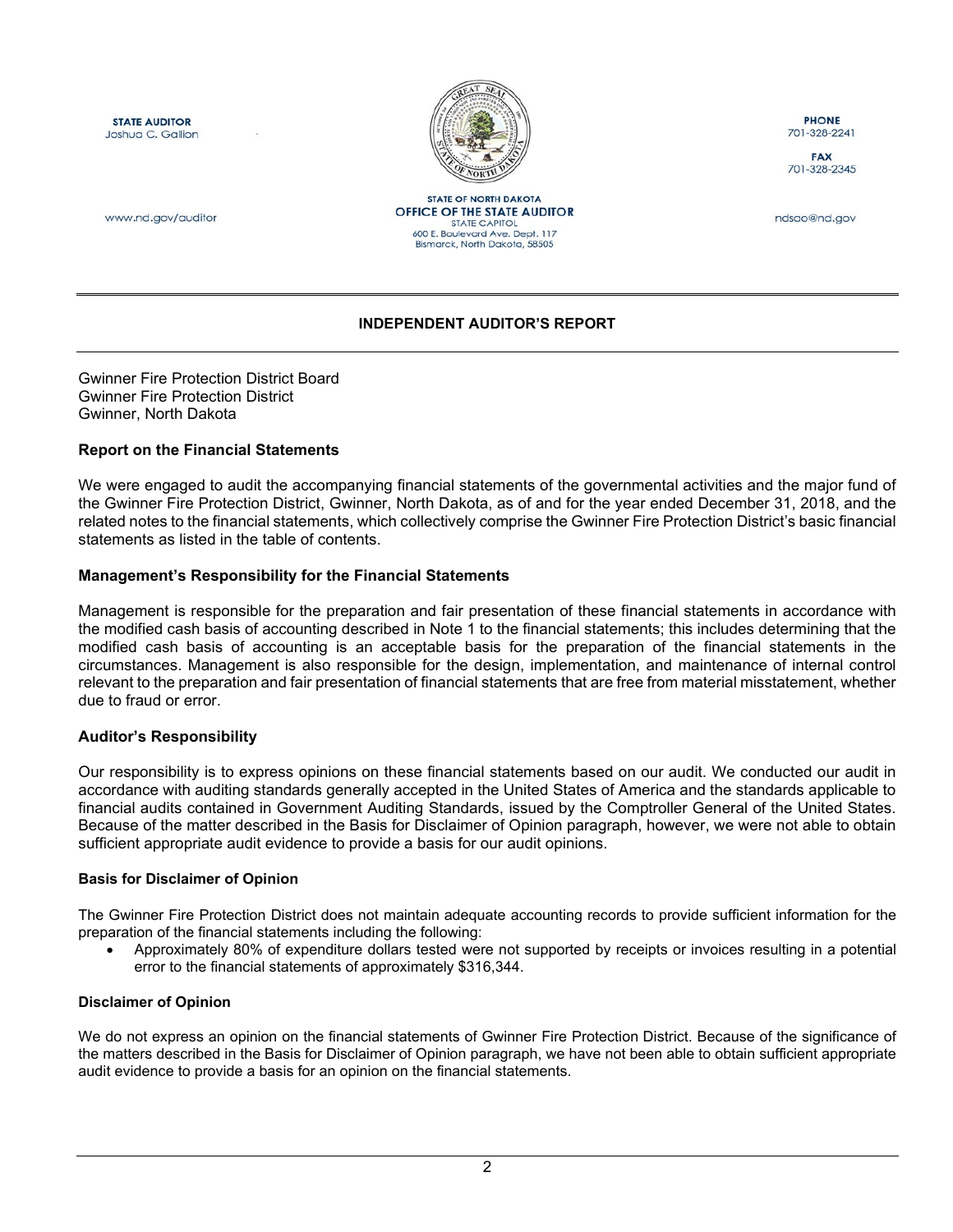# **Basis of Accounting**

We draw attention to Note 1 of the financial statements, which describes the basis of accounting. Gwinner Fire Protection District prepares its financial statements on the modified cash basis of accounting, which is a basis of accounting other than accounting principles generally accepted in the United States of America. Our opinions are not modified with respect to this matter.

# **Other Reporting Required by** *Government Auditing Standards*

In accordance with *Government Auditing Standards*, we have also issued our report dated February 22, 2022 on our consideration of the Gwinner Fire Protection District's internal control over financial reporting and on our tests of its compliance with certain provisions of laws, regulations, contracts, and grant agreements and other matters. The purpose of that report is to describe the scope of our testing of internal control over financial reporting and compliance and the results of that testing, and not to provide an opinion on internal control over financial reporting or on compliance. That report is an integral part of an audit performed in accordance with *Government Auditing Standards* in considering Gwinner Fire Protection District's internal control over financial reporting and compliance.

/S/

Joshua C. Gallion State Auditor

Bismarck, North Dakota February 22, 2022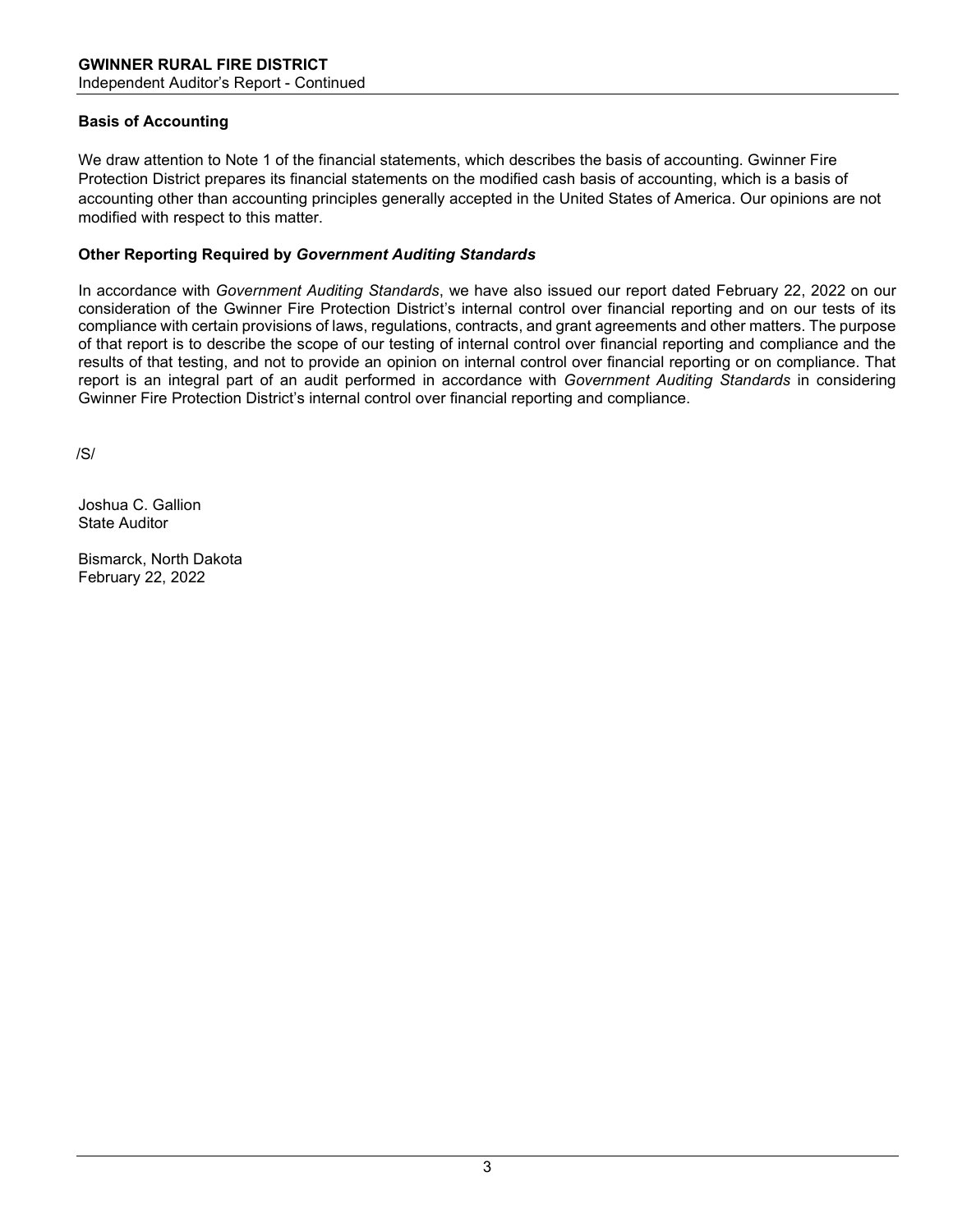<span id="page-5-1"></span><span id="page-5-0"></span>

|                                  |           | Governmental<br>Activities |
|----------------------------------|-----------|----------------------------|
| <b>ASSETS</b>                    |           |                            |
| Cash and Investments             | \$        | 194,069                    |
| Capital Assets, Net              |           | 349,432                    |
| <b>Total Assets</b>              | \$        | 543,501                    |
| <b>LIABILITIES</b>               |           |                            |
| Long-Term Liabilities            |           |                            |
| Due Within One Year              |           |                            |
| Long-Term Debt                   | \$        | 73,492                     |
| Due After One Year               |           |                            |
| Long-Term Debt                   |           | 112,989                    |
| <b>Total Liabilities</b>         | \$        | 186,481                    |
|                                  |           |                            |
| <b>NET POSITION</b>              |           |                            |
| Net Investment in Capital Assets | \$        | 162,951                    |
| Restricted                       |           |                            |
| <b>Public Safety</b>             |           | 194,069                    |
| <b>Total Net Position</b>        | <u>\$</u> | 357,020                    |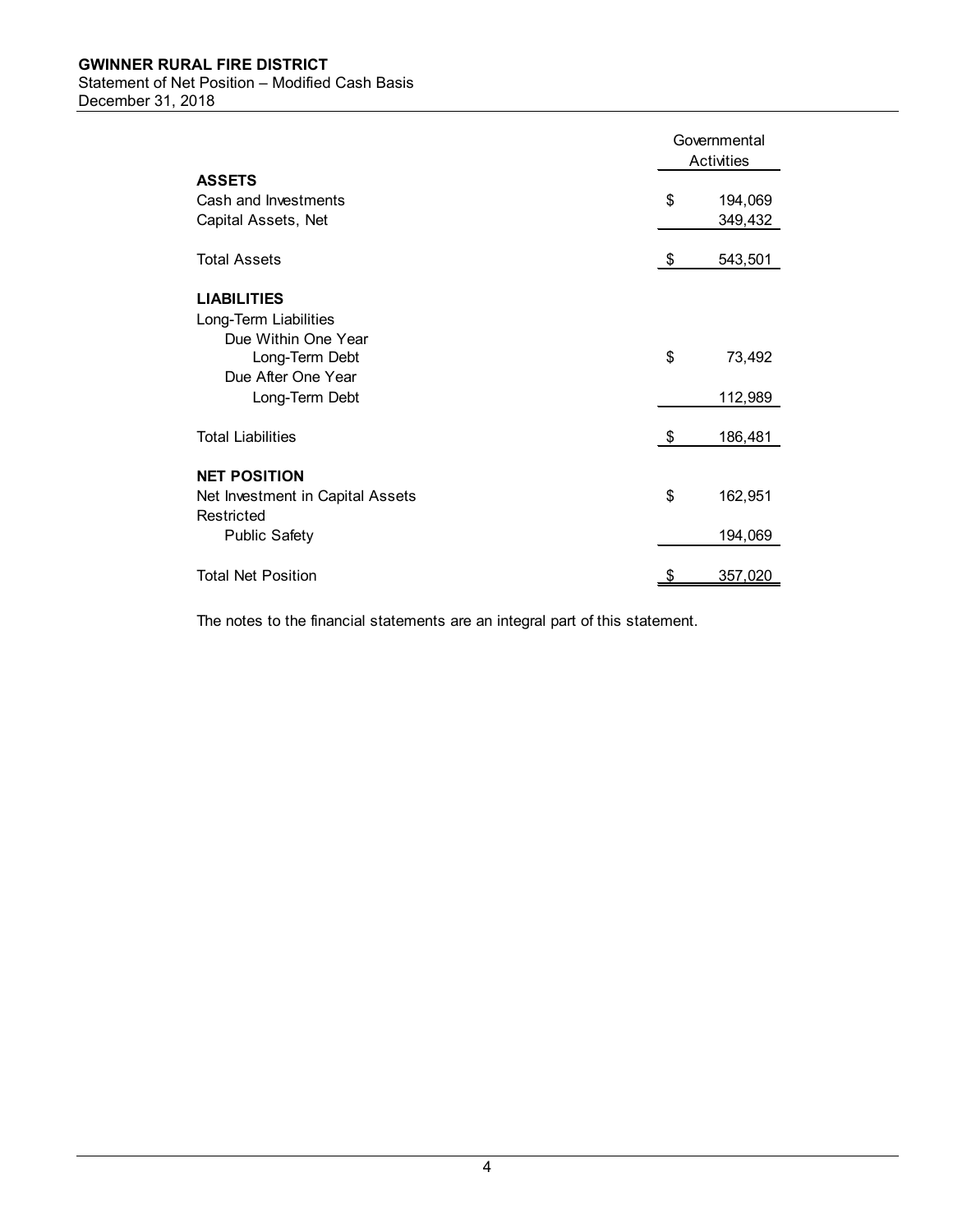# **GWINNER RURAL FIRE DISTRICT**

# <span id="page-6-0"></span>Statement of Activities – Modified Cash Basis

For the Year Ended December 31, 2018

|                                |                            |                               | Net (Expense)<br>Revenue and<br>Changes in |                     |  |
|--------------------------------|----------------------------|-------------------------------|--------------------------------------------|---------------------|--|
| <b>Functions/Programs</b>      |                            | Expenses                      |                                            | <b>Net Position</b> |  |
| <b>Governmental Activities</b> |                            |                               |                                            |                     |  |
| Public Safety                  | \$                         | 84,456                        | \$                                         | (84, 456)           |  |
| Interest on Long-Term Debt     |                            | 1,481                         |                                            | (1,481)             |  |
| Total Governmental Activities  | \$                         | 85,937                        | \$                                         | (85,937)            |  |
|                                | <b>General Revenues</b>    |                               |                                            |                     |  |
|                                | <b>Property Taxes</b>      |                               | \$                                         | 74,547              |  |
|                                | <b>Insurance Refund</b>    |                               |                                            | 17,022              |  |
|                                | <b>Raffle Ticket Sales</b> |                               |                                            | 19,950              |  |
|                                |                            | Miscellaneous Revenue         |                                            | 5,721               |  |
|                                |                            | <b>Total General Revenues</b> | \$                                         | 117,240             |  |
|                                |                            | Change in Net Position        | \$                                         | 31,303              |  |
|                                |                            | Net Position - January 1      | \$                                         | 325,717             |  |
|                                |                            | Net Position - December 31    | \$                                         | 357,020             |  |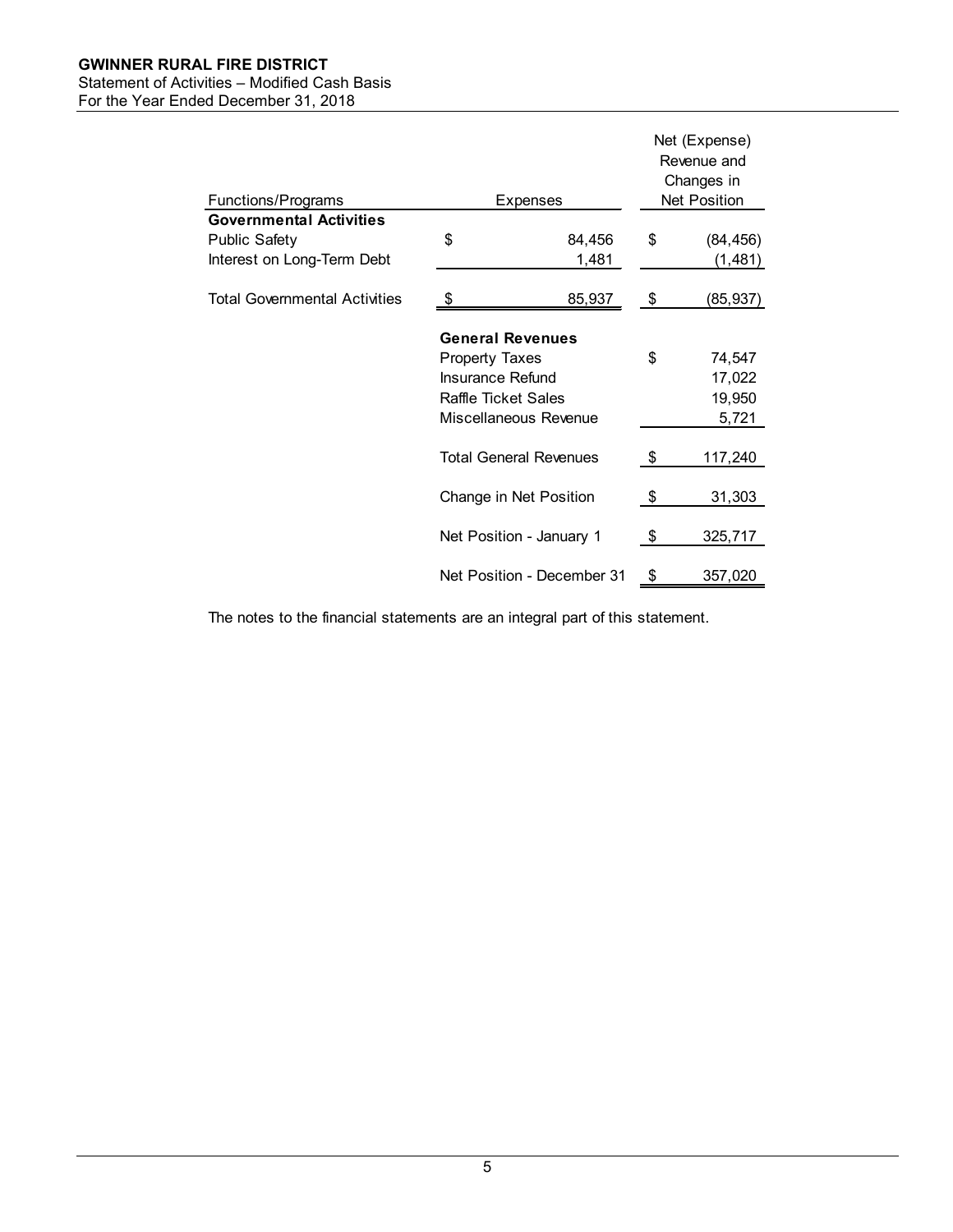<span id="page-7-0"></span>

|                      | General<br>Fund |  |  |  |
|----------------------|-----------------|--|--|--|
| <b>ASSETS</b>        |                 |  |  |  |
| Cash                 | 194,069         |  |  |  |
|                      |                 |  |  |  |
| <b>FUND BALANCES</b> |                 |  |  |  |
| Restricted           |                 |  |  |  |
| <b>Public Safety</b> | 194,069         |  |  |  |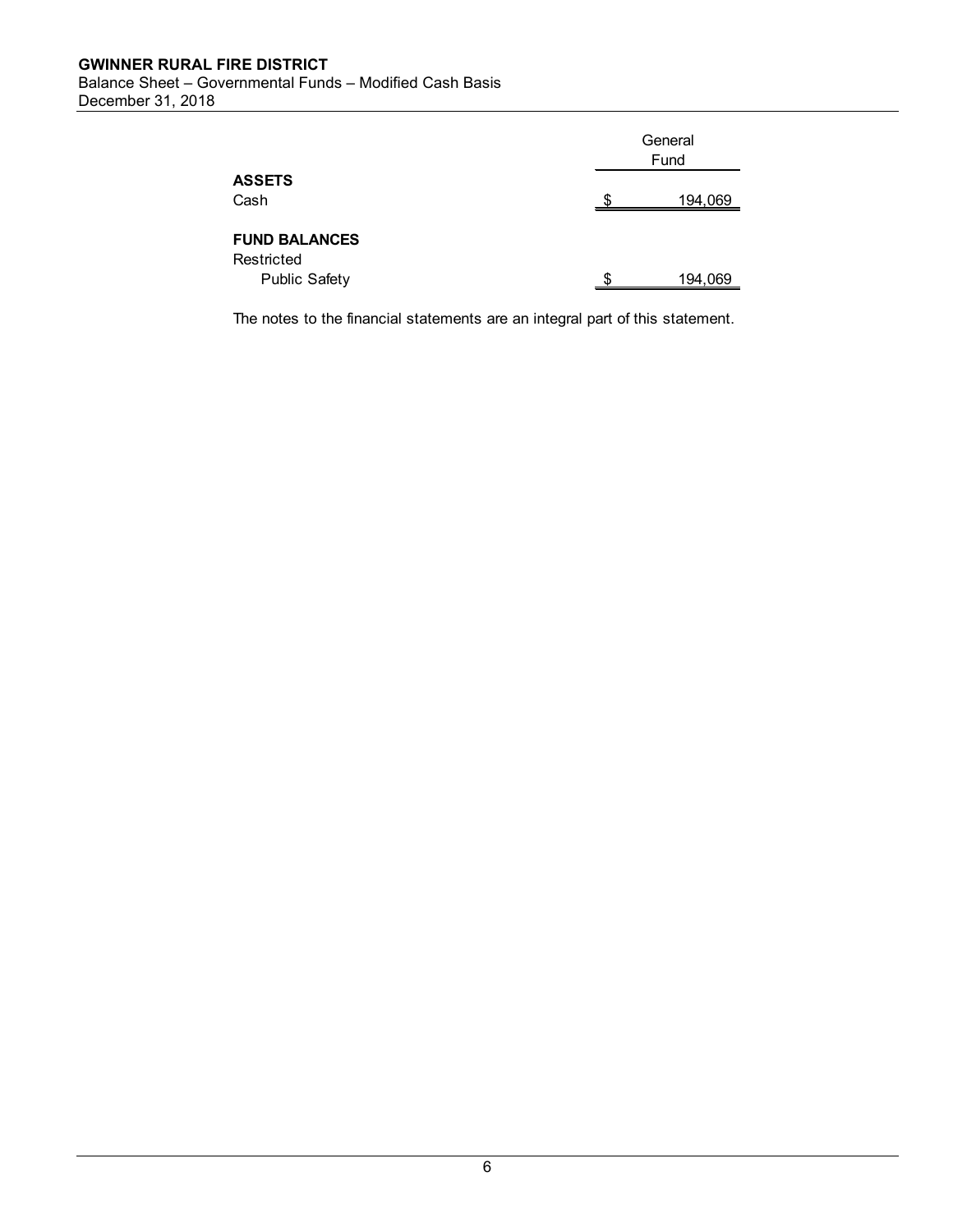<span id="page-8-0"></span>

| <b>Total Fund Balances for Governmental Funds</b>                                                                                                                                                                           | \$<br>194.069 |
|-----------------------------------------------------------------------------------------------------------------------------------------------------------------------------------------------------------------------------|---------------|
| Total net position reported for government activities in the statement of net<br>position is different because:                                                                                                             |               |
| Capital assets used in governmental activities are not financial resources<br>and are not reported in the governmental funds.                                                                                               | 349.432       |
| Long-term liabilities are not due and payable in the current period and<br>accordingly are not reported as fund liabilities. All liabilities, both current and<br>long-term, are reported in the statement of net position. |               |
| Loans Payable                                                                                                                                                                                                               | (186,481)     |
| <b>Total Net Position of Governmental Activities</b>                                                                                                                                                                        | 357,020       |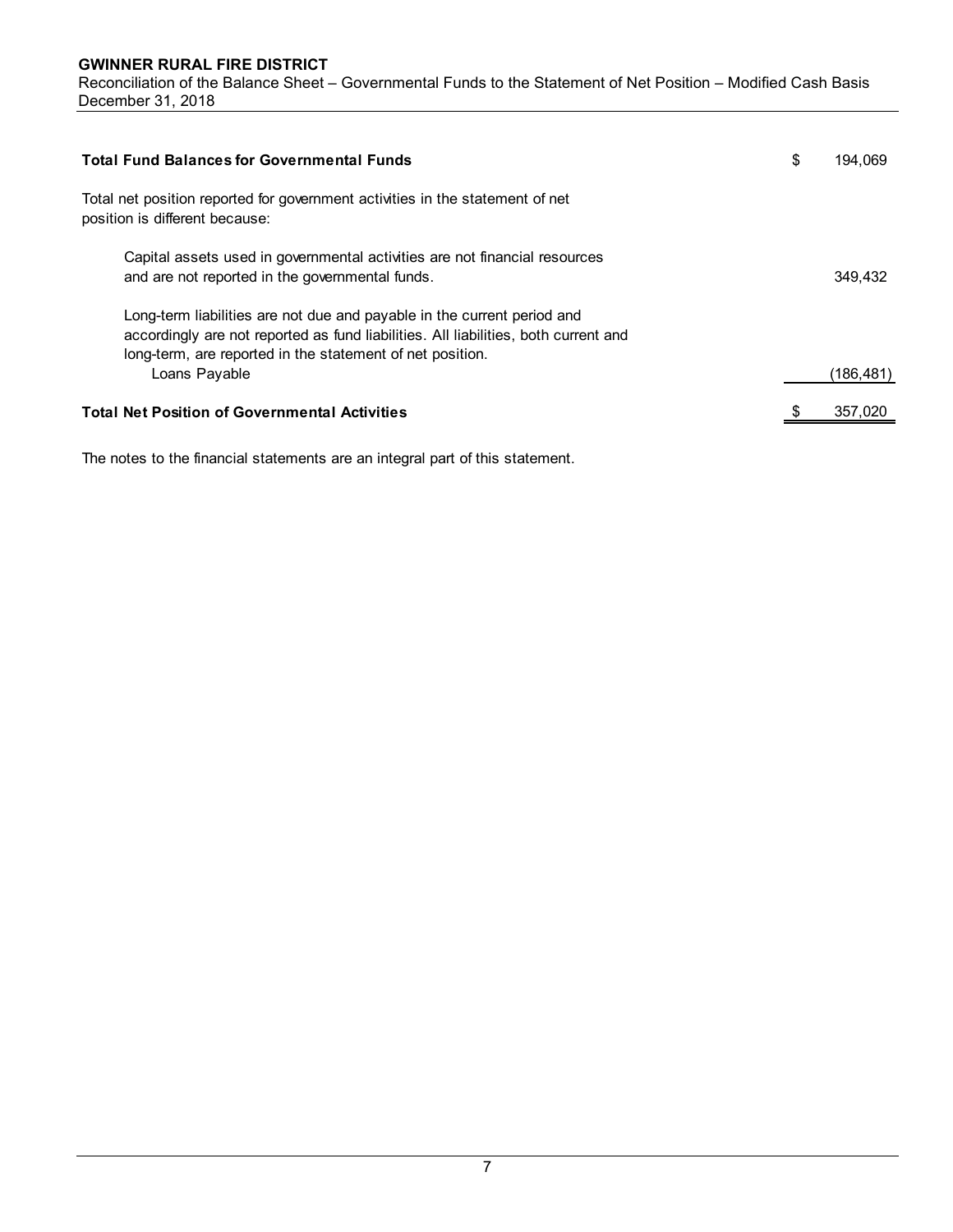#### <span id="page-9-0"></span>**GWINNER RURAL FIRE DISTRICT** Statement of Revenues, Expenditures and Changes in Fund Balances – Governmental Funds – Modified Cash Basis For the Year Ended December 31, 2018

|                                                                                                                                            | General<br>Fund                                                                    |
|--------------------------------------------------------------------------------------------------------------------------------------------|------------------------------------------------------------------------------------|
| <b>REVENUES</b><br>Taxes<br>Insurance Refund<br><b>Raffle Ticket Sales</b><br>Miscellaneous                                                | \$<br>74,547<br>17,022<br>19,950<br>5,721                                          |
| <b>Total Revenues</b>                                                                                                                      | \$<br>117,240                                                                      |
| <b>EXPENDITURES</b><br>Current                                                                                                             |                                                                                    |
| Administrative<br><b>Utilities</b><br>Insurance<br>Fuel<br>Repairs and Maintenance<br>Equipment<br>Masquerade<br>Meetings<br>Miscellaneous | \$<br>839<br>4,306<br>4,203<br>1,281<br>8,158<br>257,336<br>10,634<br>5,608<br>427 |
| Debt Service<br>Principal<br><b>Interest and Fees</b>                                                                                      | 48,519<br>1,481                                                                    |
| <b>Total Expenditures</b>                                                                                                                  | \$<br>342,792                                                                      |
| Excess (Deficiency) of Revenues<br>Over Expenditures                                                                                       | \$<br>(225, 552)                                                                   |
| <b>OTHER FINANCING SOURCES (USES)</b><br>Loan Proceeds                                                                                     | \$<br>235,000                                                                      |
| Net Change in Fund Balances                                                                                                                | \$<br>9,448                                                                        |
| Fund Balance - January 1                                                                                                                   | \$<br>184,621                                                                      |
| Fund Balance - December 31                                                                                                                 | \$<br>194,069                                                                      |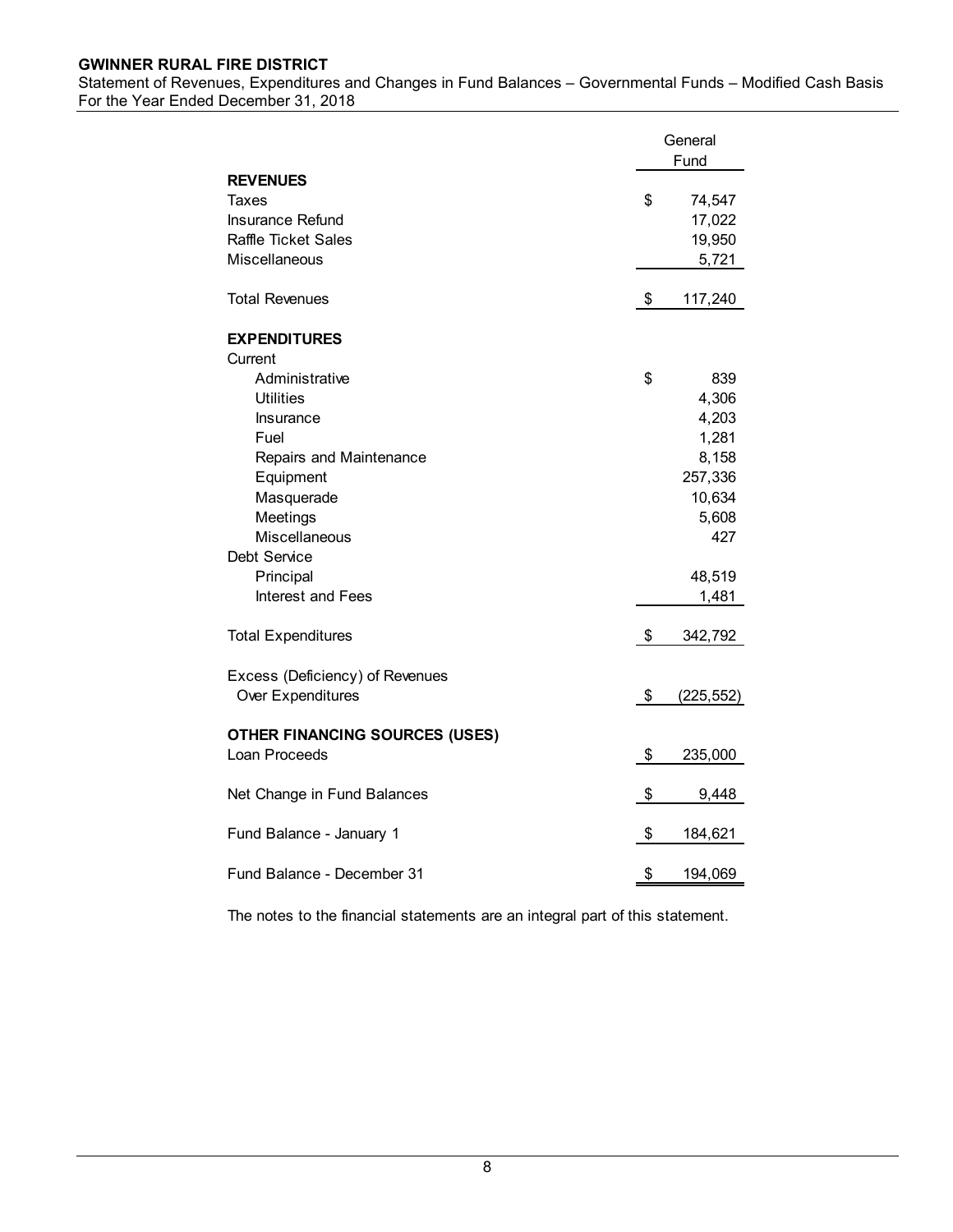<span id="page-10-0"></span>

| Net Change in Fund Balances - Total Governmental Funds                                                                                                                                                                                                                                                                                                                                                                                                    |                            | \$<br>9,448 |
|-----------------------------------------------------------------------------------------------------------------------------------------------------------------------------------------------------------------------------------------------------------------------------------------------------------------------------------------------------------------------------------------------------------------------------------------------------------|----------------------------|-------------|
| The change in net position reported for governmental activities in the statement of<br>activities is different because:                                                                                                                                                                                                                                                                                                                                   |                            |             |
| Governmental funds report capital outlays as expenditures. However, in the<br>statement of activities, the cost of those assets is allocated over their<br>estimated useful lives and reported as depreciation expense.<br>Capital Outlay<br>Depreciation Expense                                                                                                                                                                                         | \$<br>235,443<br>(27, 107) | 208,336     |
| The proceeds of debt issuances are reported as other financing sources in<br>governmental funds and thus contribute to the change in fund balance. In the<br>statement of net position, issuing debt increases long-term liabilities and<br>does not affect the statement of activities. Repayment of debt principal is an<br>expenditure in the governmental funds, but the repayment reduces long-term<br>liabilities in the statement of net position. |                            |             |
| Debt Issuance<br>Repayment of Debt                                                                                                                                                                                                                                                                                                                                                                                                                        | \$<br>(235,000)<br>48,519  | (186,481)   |
| <b>Change in Net Position of Governmental Activities</b>                                                                                                                                                                                                                                                                                                                                                                                                  |                            | 31,303      |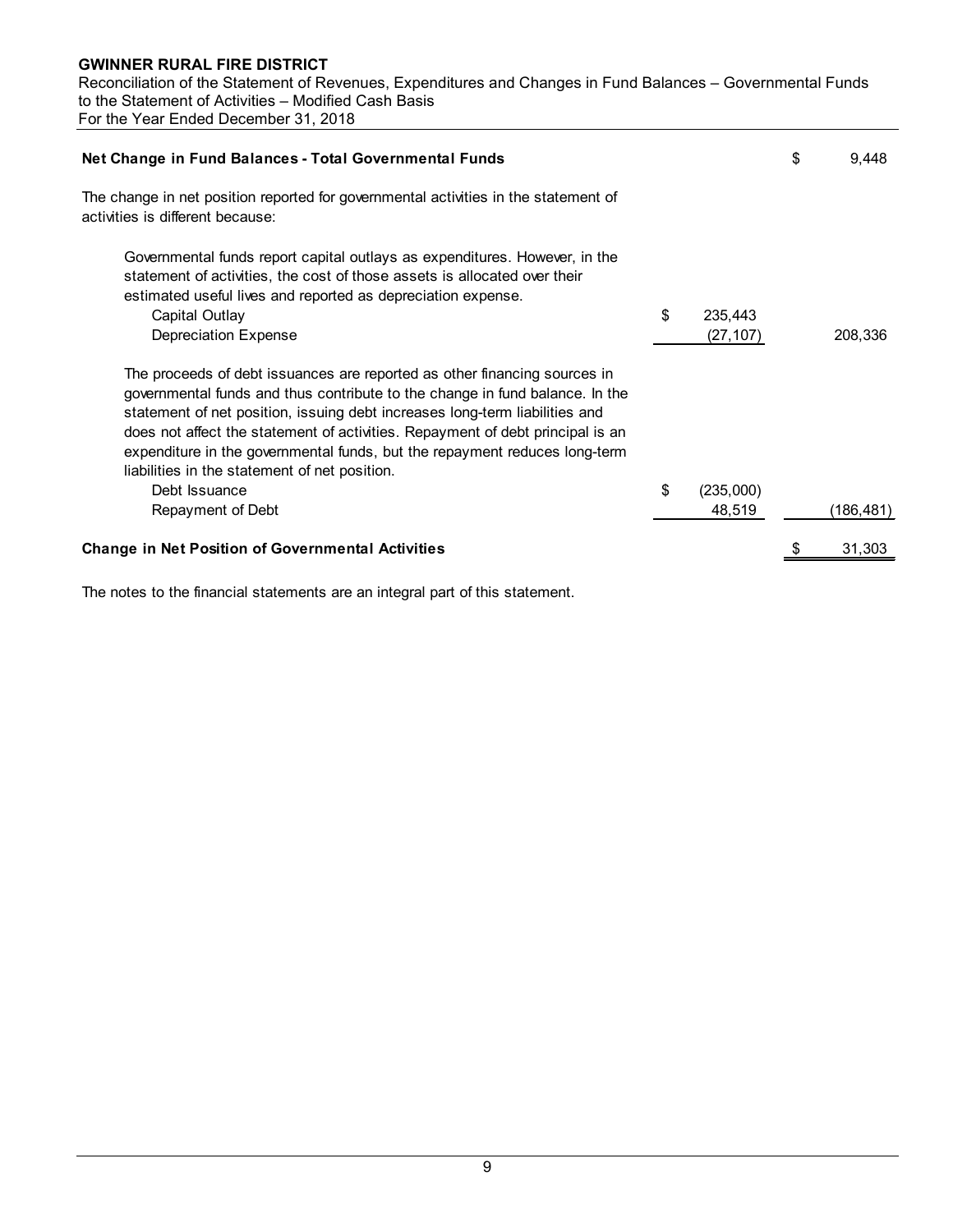#### <span id="page-11-0"></span>**NOTE 1 SUMMARY OF SIGNIFICANT ACCOUNTING POLICIES**

The financial statements of Gwinner Rural Fire District ("District") have been prepared on the modified cash basis of accounting, which is a comprehensive basis of accounting other than accounting principles generally accepted in the United State of America. The Governmental Accounting Standards Board (GASB) is the accepted standard setting body for establishing governmental accounting and financial reporting principles. The more significant of the District's accounting policies are described below.

#### **Reporting Entity**

The accompanying financial statements present the activities of the District. The District has considered all potential component units for which it is financially accountable and other organizations for which the nature and significance of their relationships with the District such that exclusion would cause its financial statements to be misleading or incomplete. The Governmental Accounting Standards Board has set forth criteria to be considered in determining financial accountability. This criterion includes appointing a voting majority of an organization's governing body and (1) the ability of the District to impose its will on that organization or (2) the potential for the organization to provide specific financial benefits to or impose specific financial burdens on the District.

Based on these criteria, there are no component units to be included within the District as a reporting entity.

#### **Basis of Presentation**

*Government-Wide Statements.* The statement of net position and the statement of activities display information about the District. These statements include the financial activities of the overall government, except for fiduciary activities. Eliminations have been made to minimize the double-counting of internal activities. Governmental activities generally are financed through taxes, intergovernmental revenues, and other non-exchange transactions.

The statement of activities presents a comparison between direct expenses and program revenues for each function of the District's governmental activities. Direct expenses are those that are specifically associated with a program or function and, therefore, are clearly identifiable to a particular function. Program revenues include (a) fees and charges paid by the recipients of goods or services offered by the programs and (b) grants and contributions that are restricted to meeting the operational or capital requirements of a particular program. Revenues that are not classified as program revenues, including all taxes, interest, and non-restricted grants and contributions, are presented as general revenues.

*Fund Financial Statements.* The fund financial statements provide information about the District's fund. Separate statements are provided for the governmental fund. The emphasis of fund financial statements is on the major governmental fund.

The District reports the following major governmental fund:

General Fund - This is the District's primary operating fund. It accounts for all financial resources of the general government.

#### **Measurement Focus, Basis of Accounting, and Financial Statement Presentation**

*Government-Wide Financial Statements:* The government-wide financial statements are reported using the economic resources measurement focus, within the limitations of the modified cash basis of accounting.

*Governmental Fund Financial Statements*. Governmental funds are reported using the current financial resources measurement focus and the modified cash basis of accounting. Only current financial assets are generally included on their balance sheet. The Statement of Revenues, Expenditures, and Changes in Fund Balance reports on the sources and uses of current financial resources.

This basis differs from accounting principles generally accepted in the United States of America because accounts receivable, accounts payable, and accrued expenses are not included in the financial statements. Only capital assets and long term debt are recorded under the basis of accounting described above on the statement of net position. Operating statements of these funds present increases (i.e., revenues and other financing sources) and decreases (i.e., expenditures and other financing uses) in net current assets.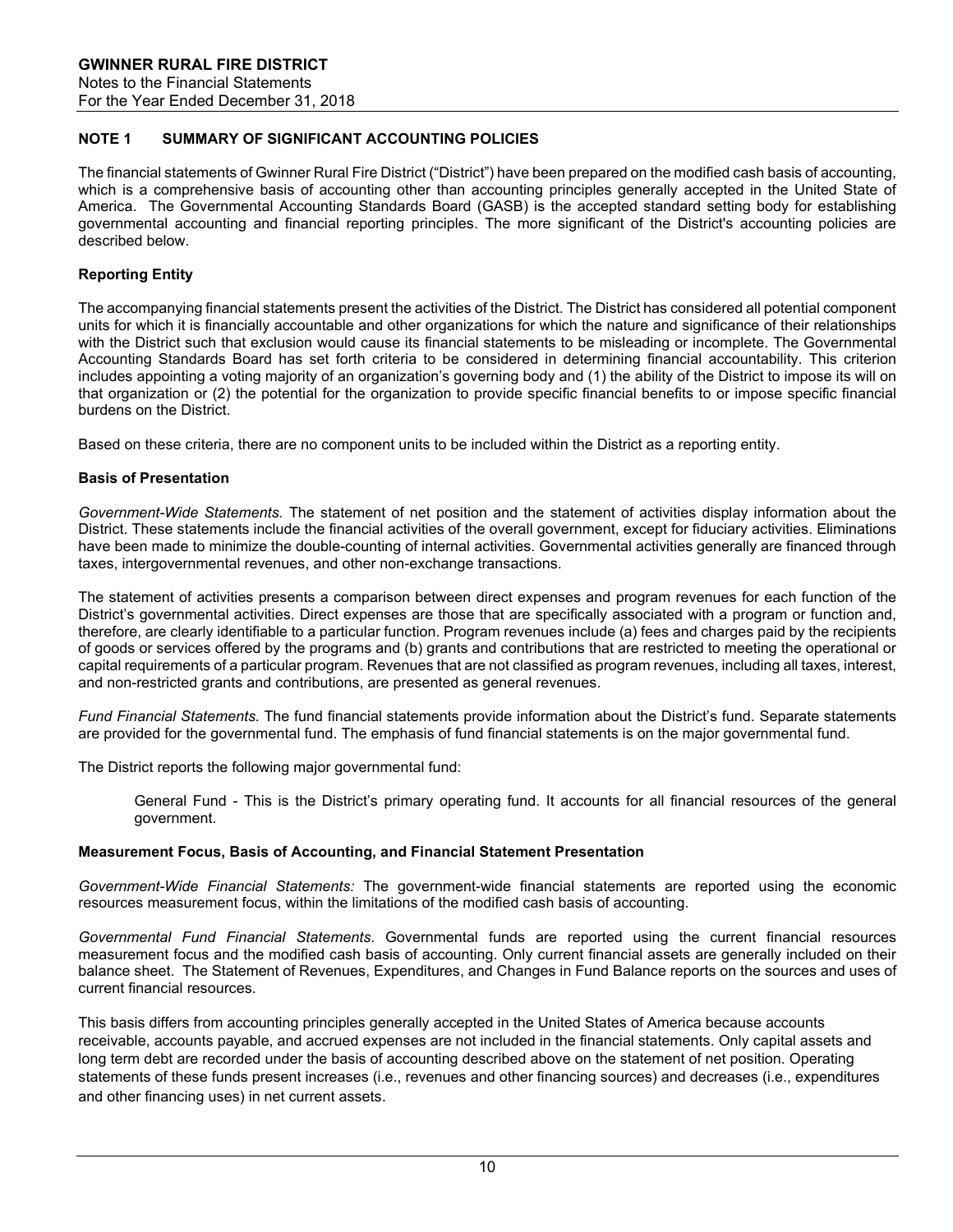#### **Cash and Investments**

Cash includes amounts in demand deposit accounts.

#### **Capital Assets**

Capital assets, which include property, plant, and equipment, are reported in the governmental activities' column in the government-wide financial statements. Capital assets are defined by the government as assets with an initial, individual cost of more than \$5,000. Such assets are recorded at historical cost or estimated historical cost if purchased or constructed. Donated capital assets are recorded at estimated fair market value at the date of donation.

The costs of normal maintenance and repairs that do not add to the value of the asset or materially extend assets lives are not capitalized. Interest incurred during the construction phase of capital assets is not capitalized. Major outlays for capital assets and improvements will be capitalized as projects are constructed. Capital assets per policy will be depreciated using the straight-line method over 5-20 years for vehicles and equipment.

#### **Long-Term Obligations**

In the government-wide financial statements, long-term debt and other long-term obligations are reported as liabilities in the governmental activities statement of net position.

In the fund financial statements, the face amount of the debt is reported as other financing sources. When applicable, premiums received on debt issuances are reported as other financing sources. Issuance costs are reported as debt service expenditures.

#### **Fund Balances**

*Restricted Fund Balances.* Restricted fund balances are shown by primary function on the balance sheet. Restricted fund balances are restricted by tax levies (enabling legislation) and by outside 3<sup>rd</sup> parties (state and federal governments for various grants & reimbursements).

#### **Net Position**

Net investment in capital assets is reported for capital assets less accumulated depreciation, as well as net of any related debt to purchase or finance the capital assets. These assets are not available for future spending.

Restrictions of net position in the statement of net position are due to restricted tax levies and restricted Federal & State grants/reimbursements.

#### **NOTE 2 DEPOSITS**

#### **Custodial Credit Risk**

Custodial credit risk is the risk associated with the failure of a depository institution, such that in the event of a depository financial institution's failure, the District would not be able to recover the deposits or collateralized securities that in the possession of the outside parties. The District does not have a formal policy regarding deposits that limits the amount they may invest in any one issuer.

In accordance with North Dakota statutes, deposits must either be deposited with the Bank of North Dakota or in other financial institution situated and doing business within the state. Deposits, other than with the Bank of North Dakota, must be fully insured or bonded. In lieu of a bond, a financial institution may provide a pledge of securities equal to 110% of the deposits not covered by insurance or bonds. Authorized collateral includes bills, notes, or bonds issued by the United States government, its agencies or instrumentalities, all bonds and notes guaranteed by the United States government, federal land bank bonds, bonds, notes, warrants, certificates of indebtedness, insured certificates of deposit, shares of investment companies registered under the Investment Companies Act of 1940, and all other forms of securities issued by the state of North Dakota, its boards, agencies or instrumentalities or by any county, city, township, school district, park district, or other political subdivision of the state of North Dakota. Whether payable from special revenues or supported by the full faith and credit of the issuing body and bonds issued by another state of the United States or such other securities approved by the banking board.

At year ended December 31, 2018, the District's carrying amount of deposits totaled \$194,069, and the bank balances totaled \$194,351. All deposits were covered by Federal Depository Insurance.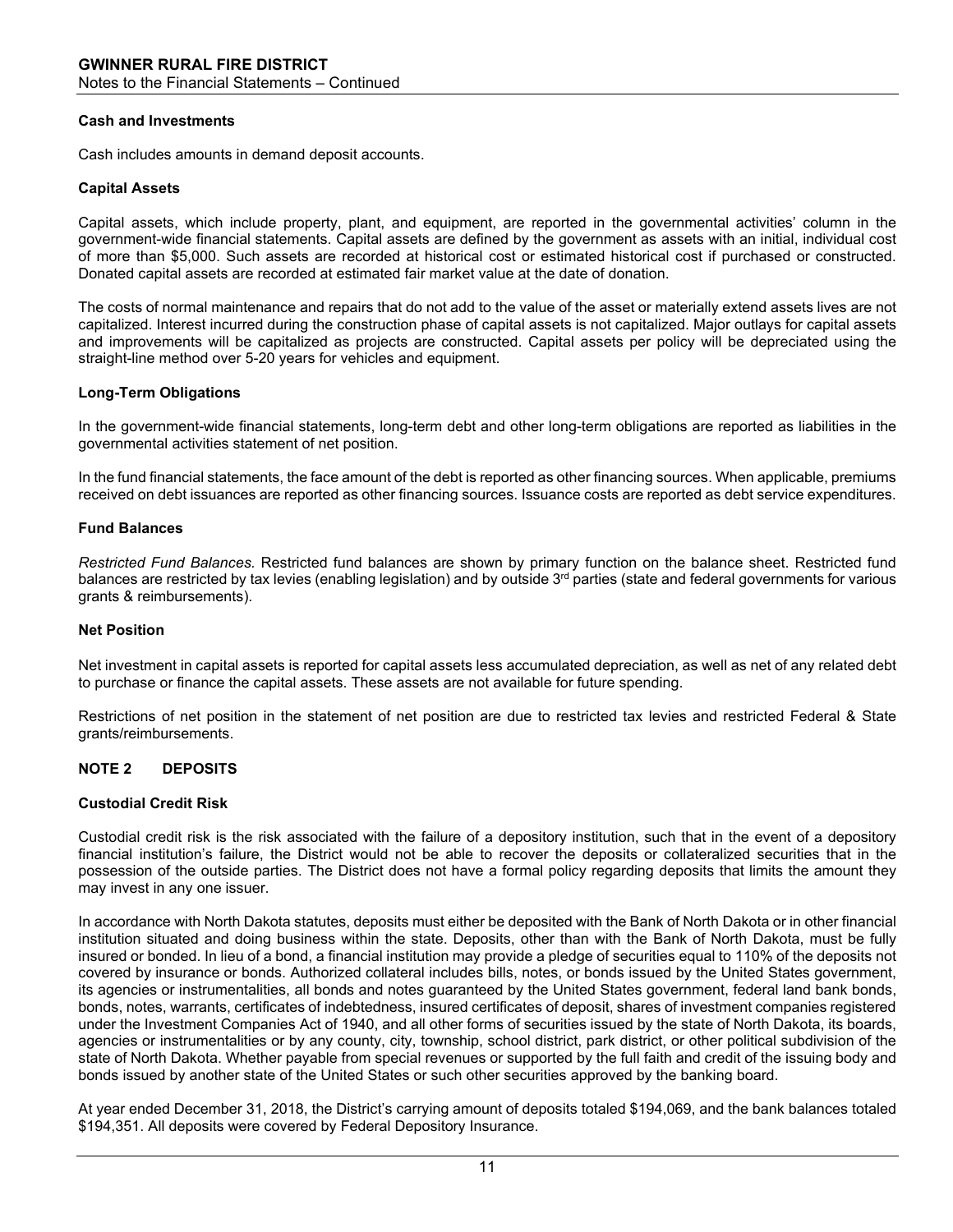# **NOTE 3 PROPERTY TAXES**

Property taxes are levied as of January 1. The property taxes attach as an enforceable lien on property on January 1. The tax levy may be paid in two installments: the first installment includes one-half of the real estate taxes and all the special assessments; the second installment is the balance of the real estate taxes. The first installment is due by March 1 and the second installment is due by October 15. A 5% discount is allowed if all taxes and special assessments are paid by February 15. After the due dates, the bill becomes delinquent and penalties are assessed.

# **NOTE 4 CAPITAL ASSETS**

The following is a summary of changes in capital assets for the District for the year ended December 31, 2018:

|                                      |   | <b>Balance</b> |                             |                  | <b>Balance</b> |
|--------------------------------------|---|----------------|-----------------------------|------------------|----------------|
| <b>Primary Government</b>            |   | Jan 1          | <b>Increases</b>            | <b>Decreases</b> | <b>Dec 31</b>  |
| Capital Assets Being Depreciated     |   |                |                             |                  |                |
| Vehicles and Equipment               |   |                | $290,756$   \$ 235,443   \$ |                  | 526,199        |
| <b>Less Accumulated Depreciation</b> |   |                |                             |                  |                |
| Vehicles and Equipment               | S | 149.660        | \$27,107                    | -                | 176,767        |
| Capital Assets, Net                  |   | 141,096        | \$208,336                   | -                | 349,432        |

Depreciation expense was charged to the Public Safety function.

# **NOTE 5 LONG-TERM LIABILITIES**

During the year ended December 31, 2018, the following changes occurred in liabilities reported in long-term liabilities:

|                           | <b>Balance</b> |                  |                  | <b>Balance</b> | <b>I</b> Due Within |
|---------------------------|----------------|------------------|------------------|----------------|---------------------|
| <b>Primary Government</b> | Jan 1          | <b>Increases</b> | <b>Decreases</b> | <b>Dec 31</b>  | <b>One Year</b>     |
| I Loans Pavable           | J.             | 235.000          | 48.519           | 186.481        | 73.4921             |

Debt service requirements on long-term debt is as follows:

| Year          | <b>Loans Payable</b> |           |  |          |
|---------------|----------------------|-----------|--|----------|
| <b>Ending</b> |                      | Principal |  | Interest |
| 2019          |                      | 73,492    |  | 6,508    |
| 2020          |                      | 112,989   |  | 3,789    |
| Total         |                      | 186,481   |  |          |

#### **NOTE 6 RISK MANAGEMENT**

The District is exposed to various risks of loss relating to torts; theft of, damage to, and destruction of assets; errors and omissions; injuries to employees; and natural disasters.

In 1986, state agencies and political subdivisions of the state of North Dakota joined together to form the North Dakota Insurance Reserve Fund (NDIRF), a public entity risk pool currently operating as a common risk management and insurance program for the state and over 2,000 political subdivisions. The District pays an annual premium to NDIRF for its general liability, automobile insurance coverage, and inland marine. The coverage by NDIRF is limited to losses of two million dollars per occurrence for general liability and automobile coverage and \$68,290 for property and equipment.

The District also participates in the State Bonding Fund. The State Bonding Fund currently provides the District with blanket fidelity bond coverage in the amount of \$31,000 for its employees. The State Bonding Fund does not currently charge any premium for this coverage.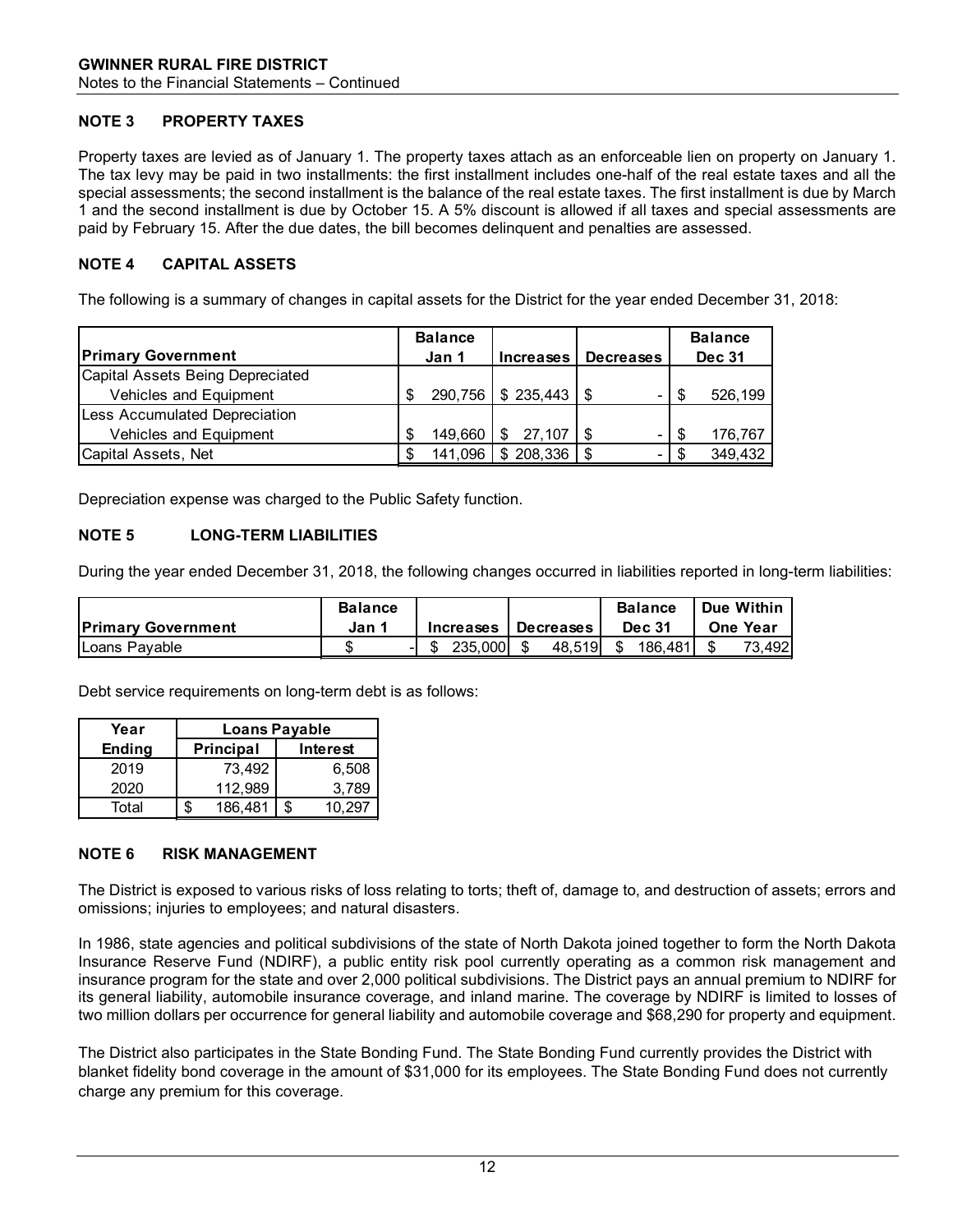<span id="page-14-1"></span>**STATE AUDITOR** Joshua C. Gallion



**PHONE** 701-328-2241

**FAX** 701-328-2345

www.nd.gov/auditor

**STATE OF NORTH DAKOTA OFFICE OF THE STATE AUDITOR STATE CAPITOL** 600 E. Boulevard Ave. Dept. 117<br>Bismarck, North Dakota, 58505

ndsao@nd.gov

#### <span id="page-14-0"></span>**REPORT ON INTERNAL CONTROL OVER FINANCIAL REPORTING AND ON COMPLIANCE AND OTHER MATTERS BASED ON AN AUDIT OF FINANCIAL STATEMENTS PERFORMED IN ACCORDANCE WITH** *GOVERNMENT AUDITING STANDARDS*

#### Independent Auditor's Report

Gwinner Fire Protection District Board Gwinner Fire Protection District Gwinner, North Dakota

We were engaged to audit, in accordance with auditing standards generally accepted in the United States of America and the standards applicable to financial audits contained in *Government Auditing Standards* issued by the Comptroller General of the United States, the financial statements of the governmental activities, and the major fund of Gwinner Fire Protection District as of and for the year ended December 31, 2018, and the related notes to the financial statements, which collectively comprise Gwinner Fire Protection District's basic financial statements, and have issued our report thereon dated February 22, 2022. Our report disclaims an opinion on such financial statements because the District did not maintain adequate accounting records to provide sufficient information for the preparation of the financial statements.

#### **Internal Control Over Financial Reporting**

In connection with engagement to audit the financial statements, we considered Gwinner Fire Protection District's internal control over financial reporting (internal control) to determine the audit procedures that are appropriate in the circumstances for the purpose of expressing our opinions on the financial statements, but not for the purpose of expressing an opinion on the effectiveness of Gwinner Fire Protection District's internal control. Accordingly, we do not express an opinion on the effectiveness of Gwinner Fire Protection District's internal control.

A *deficiency in internal control* exists when the design or operation of a control does not allow management or employees, in the normal course of performing their assigned functions, to prevent, or detect and correct, misstatements on a timely basis. A *material weakness* is a deficiency, or a combination of deficiencies, in internal control such that there is a reasonable possibility that a material misstatement of the entity's financial statements will not be prevented, or detected and corrected, on a timely basis. A *significant deficiency* is a deficiency, or a combination of deficiencies, in internal control that is less severe than a material weakness, yet important enough to merit attention by those charged with governance.

Our consideration of internal control was for the limited purpose described in the preceding paragraph and was not designed to identify all deficiencies in internal control that might be material weaknesses or significant deficiencies and therefore, material weaknesses or significant deficiencies may exist that have not been identified. We did identify certain deficiencies in internal control as described in the accompanying *schedule of audit findings* as items *2018-001, 2018- 002, 2018-003, 2018-004, 2018-005*, and *2018-006* that we consider to be material weaknesses.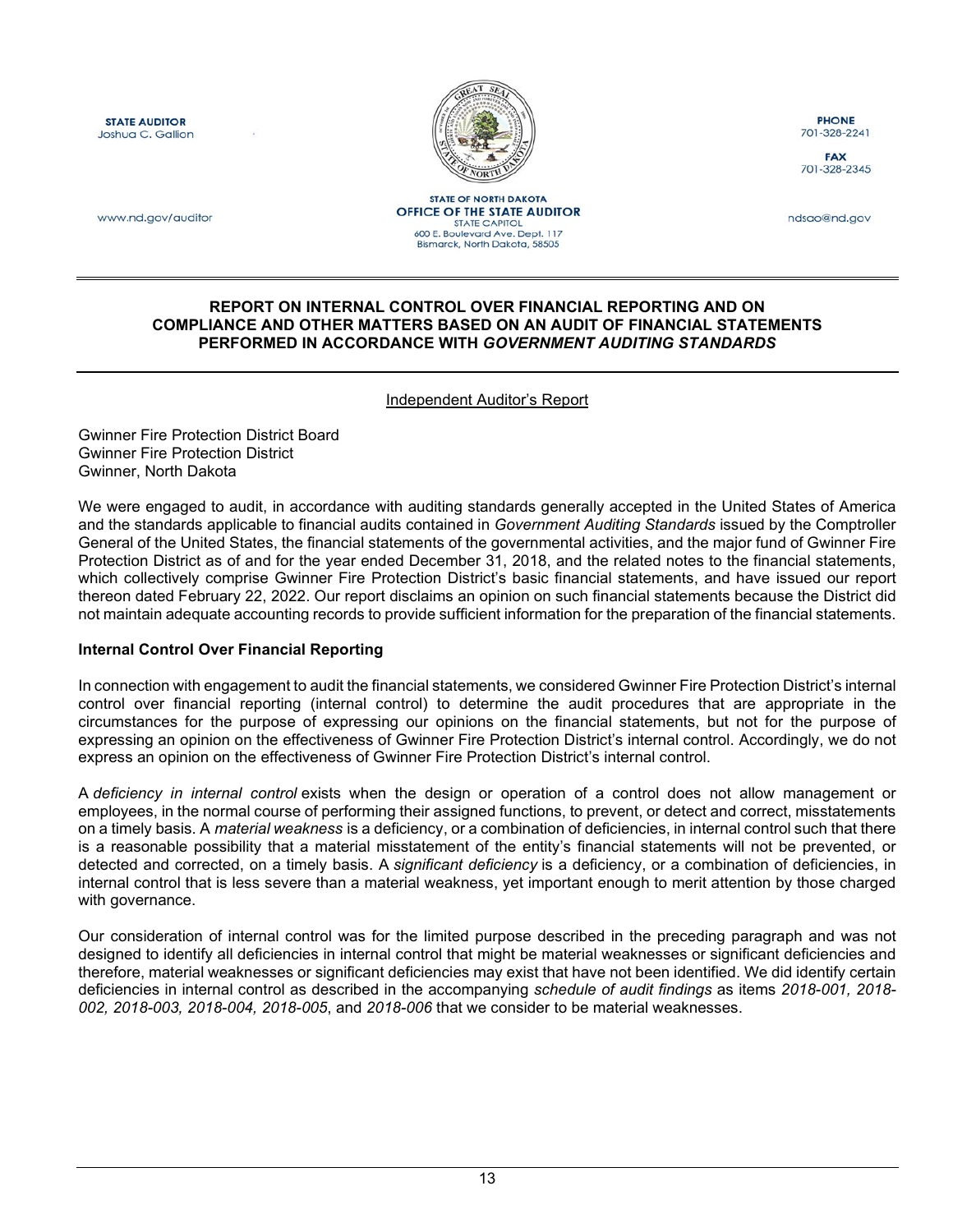# **GWINNER RURAL FIRE DISTRICT**

Report on Internal Control over Financial Reporting and on Compliance and Other Matters Based on an Audit of Financial Statements Performed in Accordance with *Government Auditing Standards* - Continued

#### **Compliance and Other Matters**

As part of obtaining reasonable assurance about whether Gwinner Fire Protection District's financial statements are free from material misstatement, we performed tests of its compliance with certain provisions of laws, regulations, contracts, and grant agreements, noncompliance with which could have a direct and material effect on the determination of financial statement amounts. However, providing an opinion on compliance with those provisions was not an objective of our audit, and accordingly, we do not express such an opinion. The results of our tests disclosed no instances of noncompliance or other matter that is required to be reported under *Government Auditing Standards*, and which are described in the accompanying schedule of audit findings as items *2018-005* and *2018-006*.

#### **Gwinner Fire Protection District's Response to Findings**

Gwinner Fire Protection District's response to the findings identified in our audit is described in the accompanying *schedule of audit findings*. Gwinner Fire Protection District's response was not subjected to the auditing procedures applied in the audit of the financial statements and, accordingly, we express no opinion on it.

#### **Purpose of this Report**

The purpose of this report is solely to describe the scope of our testing of internal control and compliance and the results of that testing, and not to provide an opinion on the effectiveness of the entity's internal control or on compliance. This report is an integral part of an audit performed in accordance with *Government Auditing Standards* in considering the entity's internal control and compliance. Accordingly, this communication is not suitable for any other purpose.

/S/

Joshua C. Gallion State Auditor

Bismarck, North Dakota February 22, 2022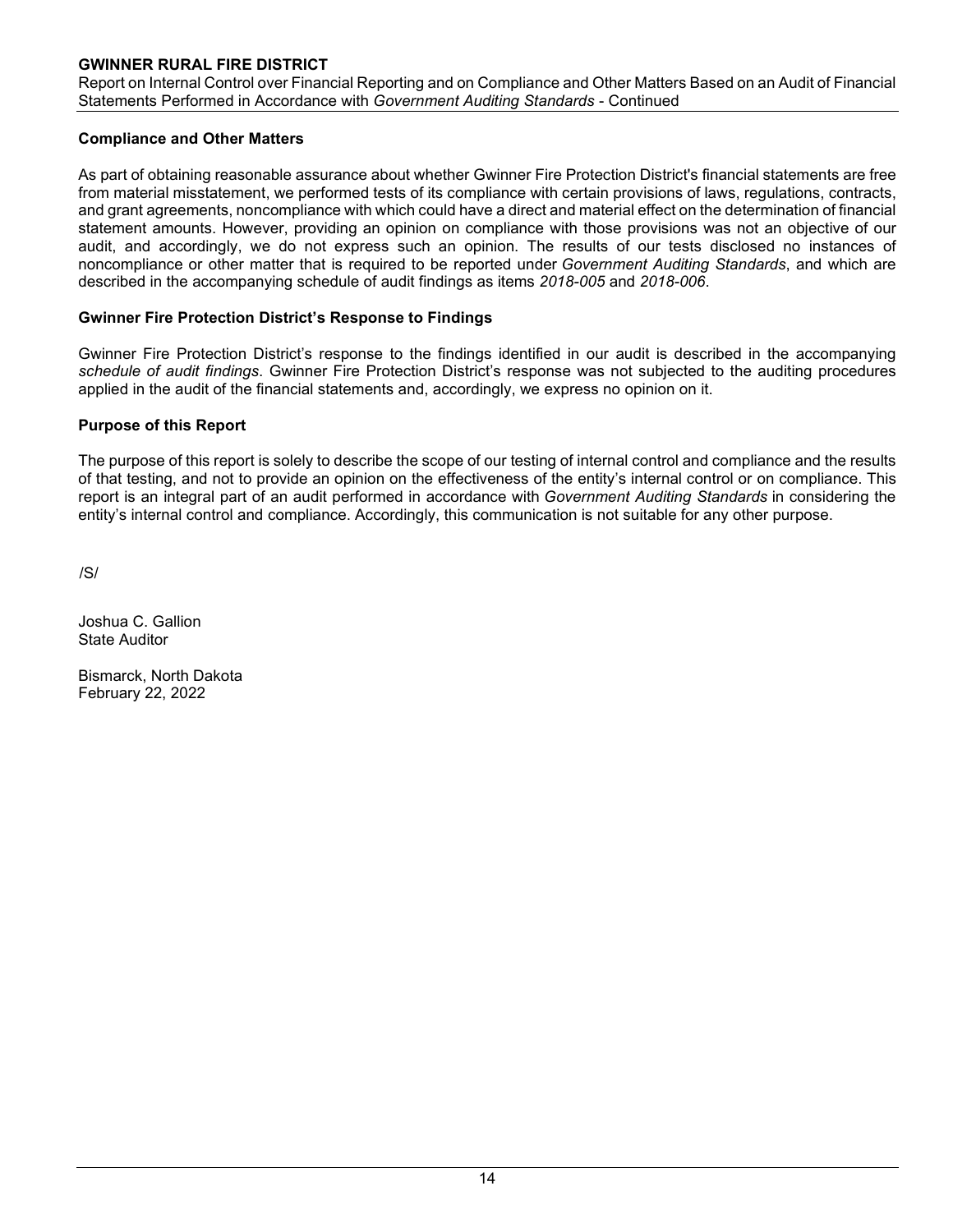# <span id="page-16-1"></span><span id="page-16-0"></span>**Financial Statements**

| Type of Report Issued:                                                           |                                   |  |  |  |  |  |
|----------------------------------------------------------------------------------|-----------------------------------|--|--|--|--|--|
| <b>Governmental Activities</b>                                                   | Disclaimer of Opinion             |  |  |  |  |  |
| Major Fund                                                                       | Disclaimer of Opinion             |  |  |  |  |  |
| Internal control over financial reporting                                        |                                   |  |  |  |  |  |
| Material weaknesses identified?                                                  | None Noted<br>Yes<br>$\mathsf{X}$ |  |  |  |  |  |
| Significant deficiencies identified not considered to be material<br>weaknesses? | None Noted<br>X<br>Yes            |  |  |  |  |  |
| Noncompliance material to financial statements noted?                            | None Noted<br>Yes                 |  |  |  |  |  |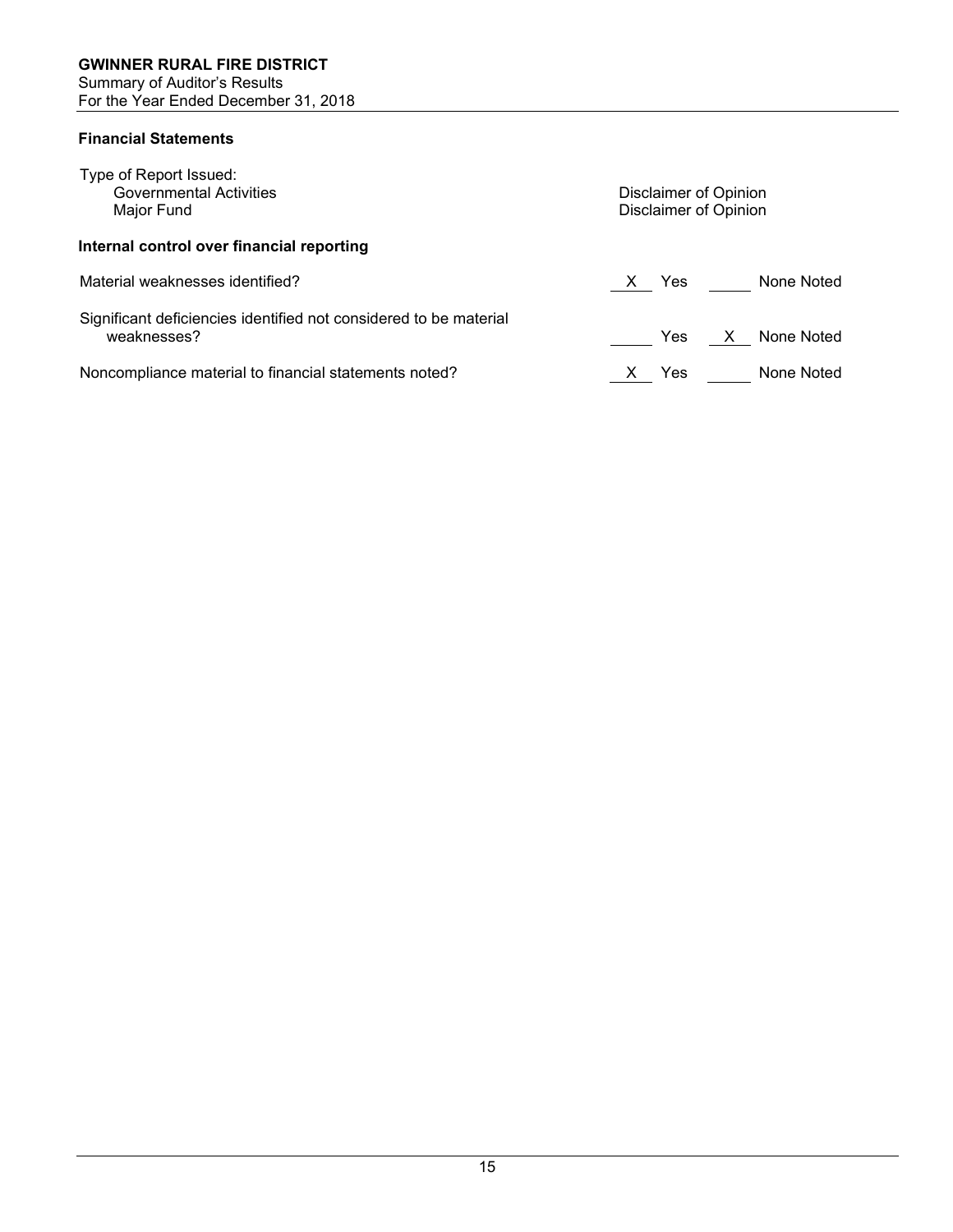# <span id="page-17-1"></span><span id="page-17-0"></span>**2018-001 LACK OF SEGREGATION OF DUTIES – MATERIAL WEAKNESS**

# **Condition**

Gwinner Fire Protection District has limited staff members responsible for all of the accounting functions. A lack of segregation of duties exits because the limited staff is responsible to collect monies, deposit monies, issue checks, send checks to vendors, record receipts and disbursements in journals, maintain the general, and perform bank reconciliations.

# **Effect**

The lack of segregation of duties increases the risk of material misstatement of the Gwinner Fire Protection District's financial condition, whether due to error or fraud.

#### **Cause**

Management has chosen to allocate its economic resources to other functions of Gwinner Fire Protection District.

#### **Criteria**

Proper internal control according to the COSO framework include controls surrounding the custody of assets, the recording of transactions, reconciling bank accounts and preparation of financial statements. The framework dictates there should be sufficient accounting personnel so that duties of employees are properly segregated. Proper segregation of duties would provide better control over the assets of the Gwinner Fire Protection District.

#### **Repeat Finding**

No.

#### **Recommendation**

To mitigate the risk associated with this lack of segregation of duties, we will recommend the following:

- Expenditures, financial statements, bank reconciliations, credit memos, and payroll registers should be reviewed, analyzed, and reviewed by a responsible official.
- Where possible, segregate the functions of approval, posting, custody of assets, and reconciliation as they relate to any amounts which impact the financial statements.
- Include the board in reviewing bank reconciliations, credit memos, manual adjustments, etc

#### **Gwinner Fire Protection District's Response**

We agree to findings although we are a small rural fire department and will continue to operate as we have and follow our by-laws which requires monthly and annual reviews by fire department members and board members, respectively.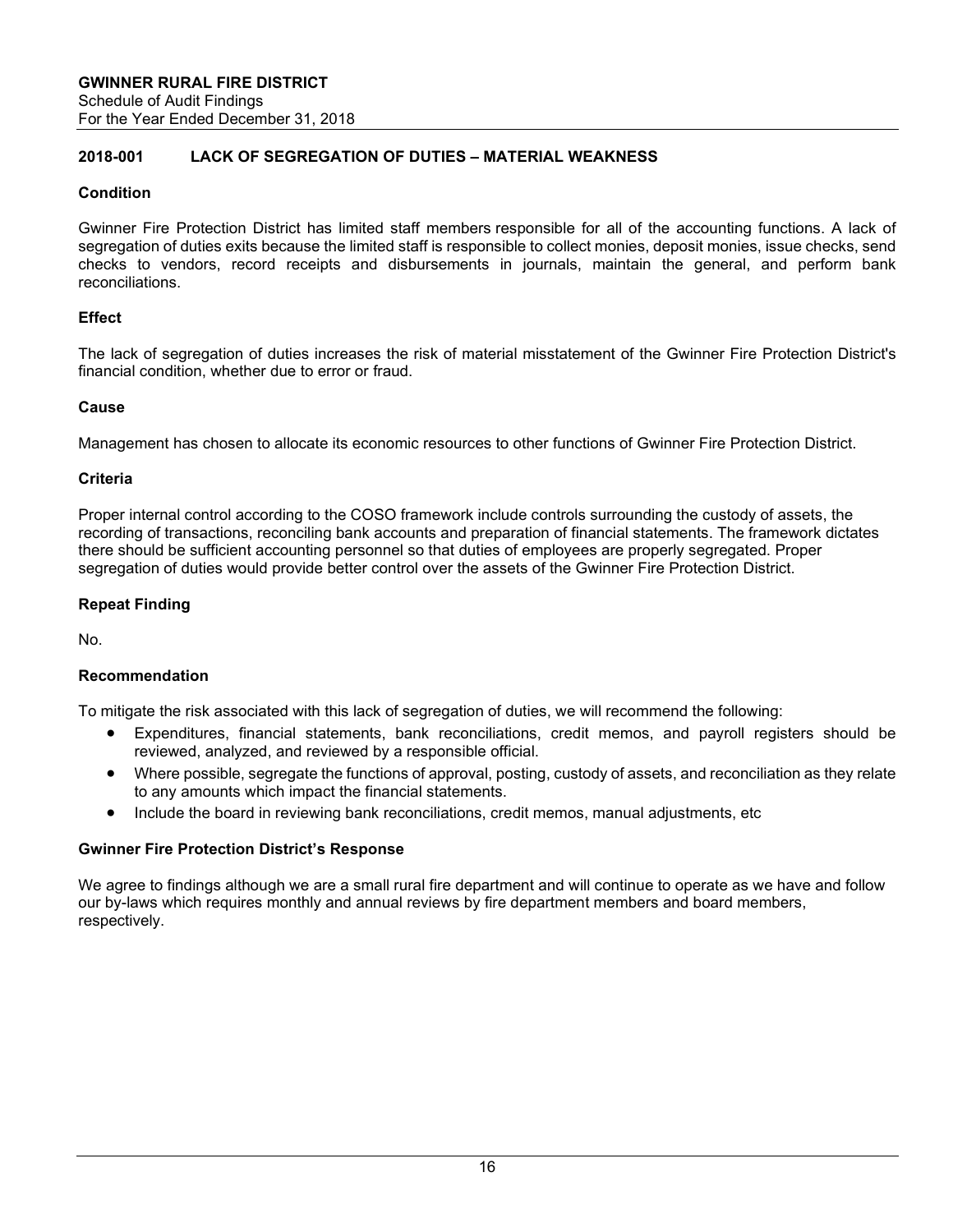### **2018-002 LACK OF SUPPORTING DOCUMENTATION FOR EXPENDITURES – MATERIAL WEAKNESS**

# **Condition**

Gwinner Fire Protection District was unable to provide supporting documentation for 12 out of the 32 expenditures tested, totaling \$26,416. Projecting this error to the total population results in a potential error of approximately \$316,344 to the financial statements.

# **Effect**

Gwinner Fire Protection District may be subject to an increased risk of errors, fraudulent financial reporting, asset misappropriation, and corruption.

# **Cause**

Gwinner Fire Protection District does not have a filing system in place to ensure records are ready and available.

# **Criteria**

The Committee of Sponsoring Organizations of the Treadway Commission (COSO) model defines internal control as a process designed to provide reasonable assurance of the achievement of objectives that involve the effectiveness and efficiency of operations, reliability of financial reporting, and compliance with applicable laws and regulations. Pertaining to supporting documentation, management is responsible for adequate internal controls surrounding the review process and without supporting documentation, the review process will not be effective.

# **Repeat Finding**

No.

# **Recommendation**

We recommend Gwinner Fire Protection District ensure all payments for goods and services have supporting documentation. We further recommend Gwinner Fire Protection District review its current record keeping procedures and update, if necessary, to decrease the risk of loss whether due to error or fraud.

#### **Gwinner Fire Protection District's Response**

We agree with findings and we will save all receipts as evidence of transactions.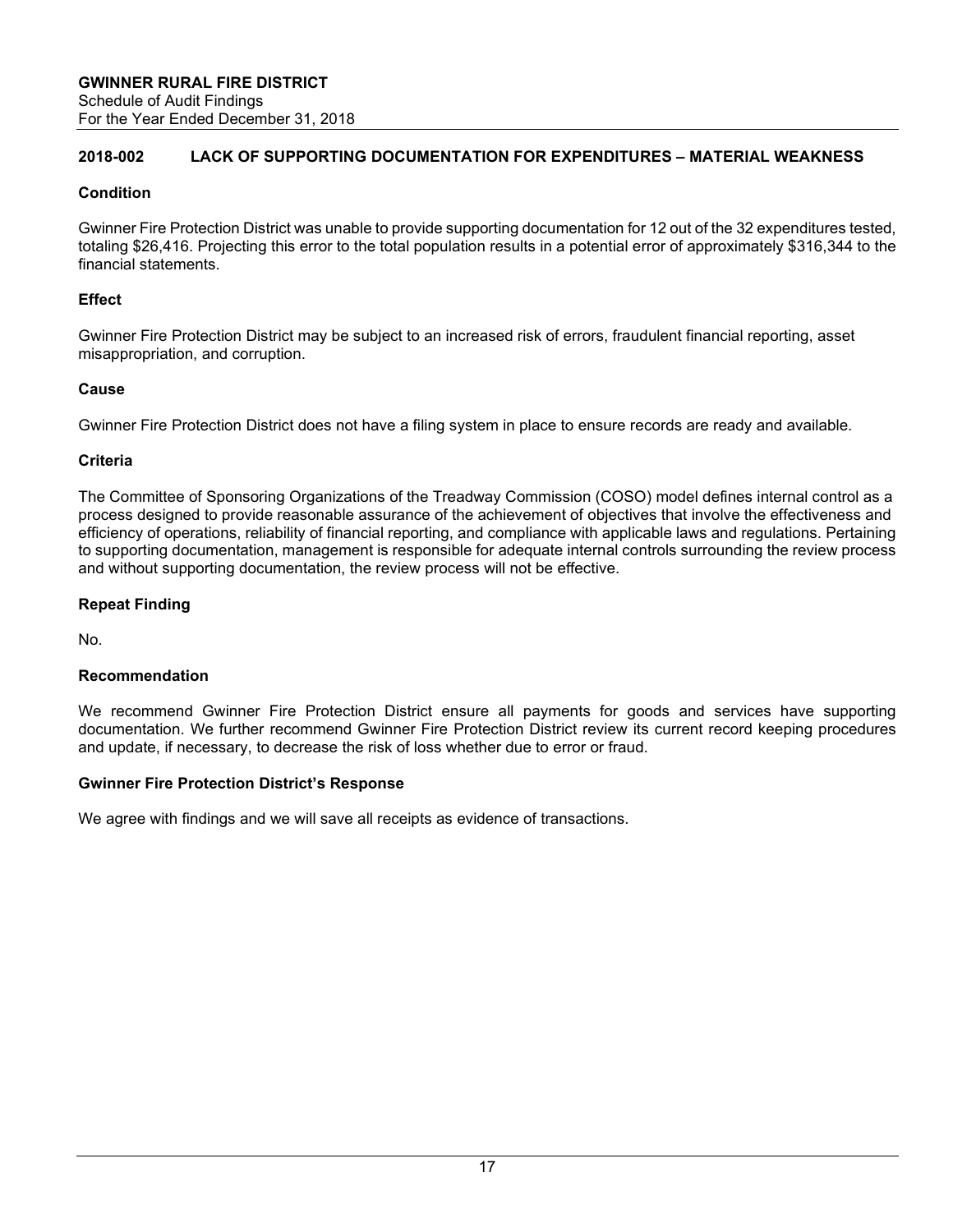# **2018-003 LACK OF BOARD APPROVAL FOR EXPENDITURES – MATERIAL WEAKNESS**

# **Condition**

Gwinner Fire Protection District did not maintain evidence of board approval for all 32 expenditures tested, totaling \$32,956.

# **Effect**

Without adequately reviewing and approving Gwinner Fire Protection District expenditures, Gwinner Fire Protection District exposes itself to an increased risk of loss of assets, potential liabilities, and damage to its reputation, whether due to error or fraud.

# **Cause**

Gwinner Fire Protection District does not have an adequate process to ensure all invoices are approved by the board.

#### **Criteria**

The Committee of Sponsoring Organizations of the Treadway Commission (COSO) model defines internal control as a process designed to provide reasonable assurance of the achievement of objectives that involve the effectiveness and efficiency of operations, reliability of financial reporting, and compliance with applicable laws and regulations. Pertaining to invoices to be paid by the district, management is responsible for adequate internal controls surrounding the review process.

# **Repeat Finding**

No.

#### **Recommendation**

We recommend Gwinner Fire Protection District review and update its current board approval process to ensure that all payments are appropriate and approved by the board.

#### **Gwinner Fire Protection District's Response**

We agree with findings and as a corrective action Gwinner Fire Department will get board approval on payments with documentation of approval in meeting minutes.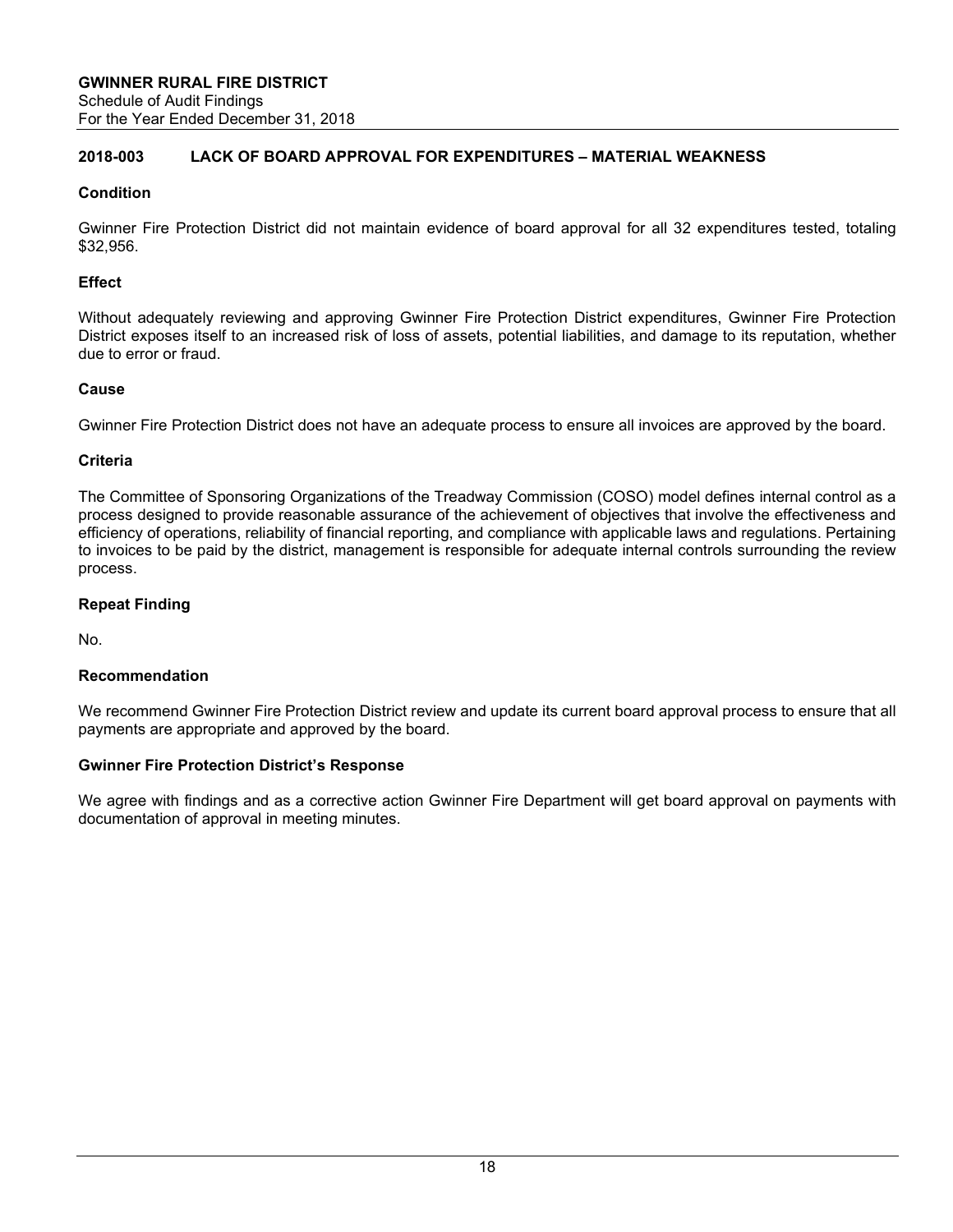#### **2018-004 INADEQUATE CONTROLS OVER CASH ON HAND – MATERIAL WEAKNESS**

#### **Condition**

Gwinner Fire Protection District holds cash on hand received from raffle ticket sales in the personal residence of the responsible personnel until it is deposited in the bank.

#### **Effect**

Maintaining the Gwinner Fire Protection District's cash on hand in a personal residence increases the risk of loss, whether due to error or fraud.

#### **Cause**

Gwinner Fire Protection District does not hold the raffle ticket sales in a secured location within the Gwinner Fire Protection District building.

#### **Criteria**

The Committee of Sponsoring Organizations of the Treadway Commission (COSO) model defines internal control as a process designed to provide reasonable assurance of the achievement of objectives that involve the effectiveness and efficiency of operations, reliability of financial reporting, and compliance with applicable laws and regulations. Proper internal controls surrounding the custody of assets includes ensuring cash on hand is properly safeguarded.

#### **Repeat Finding**

No.

#### **Recommendation**

We recommend the Gwinner Fire Protection District hold its cash on hand in a secured location within the Gwinner Fire Protection District building until it is deposited in the bank in a timely manner.

#### **Gwinner Fire Protection District's Response**

We agree with findings and as a corrective action, Gwinner Fire Department will deposit cash from ticket sales in a timely manner and utilize the deposit box at the bank when cash is received to reduce or eliminate cash on hand.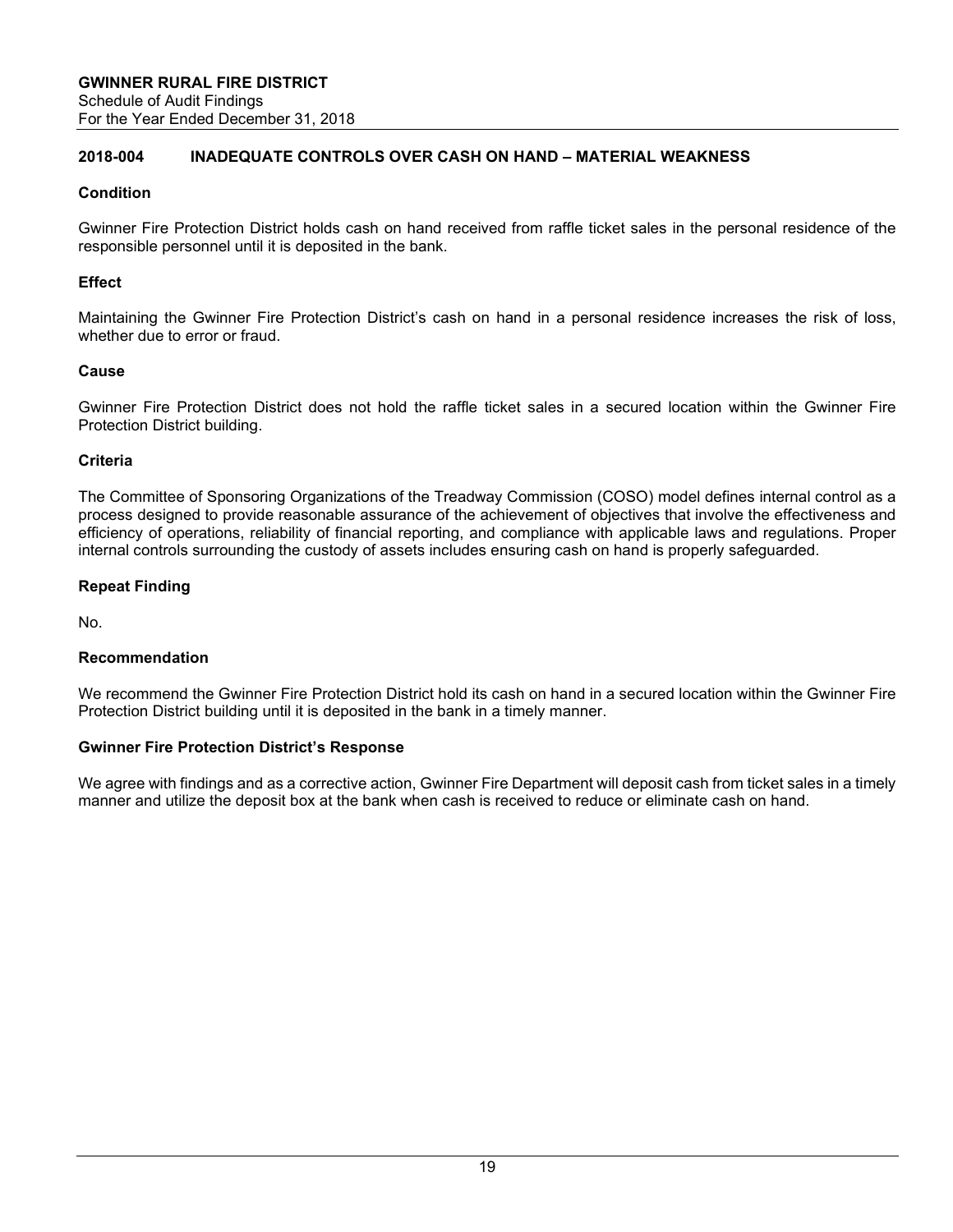#### **2018-005 UNALLOWABLE EXPENDITURES – MATERIAL WEAKNESS - MATERIAL NON-COMPLIANCE**

# **Condition**

During 2018, Gwinner Fire Protection District used its resources to purchase various groceries and alcohol for its staff and volunteers totaling \$5,608.

# **Effect**

Gwinner Fire Protection District may not be in compliance with ND Constitution Article X, Section 18.

#### **Cause**

Gwinner Fire Protection District was unaware that using its resources to provide groceries and alcohol to staff and volunteers was not allowed.

# **Criteria**

ND Constitution Article X, Section 18 states in part "…neither the state nor any political subdivision thereof shall otherwise loan or give its credit or make donations to or in aid of any individual, association or corporation except for reasonable support of the poor, nor subscribe to or become the owner of capital stock in any association or corporation."

# **Repeat Finding**

No.

# **Recommendation**

Unless other laws apply, we recommend Gwinner Fire Protection District discontinue any purchases of groceries and alcohol for its staff and volunteers.

#### **Gwinner Fire Protection District's Response**

We agree with the findings. However, all tax money is held in our general fund bank account. We do not use money from the general fund to purchase items in question. Gwinner Fire Department uses a second bank account to keep track of money raised from raffle ticket sales. The money from this account is used for meeting expenses which include groceries and beverages and are not considered tax dollars. This account is also commonly used to make regular contributions toward purchases of fire equipment and also to provide charitable donations as approved by members.

#### **Concluding Auditor's Response**

N.D.C.C 21-04-01 defines "public funds" and "public corporation." N.D.C.C. 21-04-01(5) states in part, ""Public funds" includes all funds derived from taxation, fees, penalties, sale of bonds, or from any other source, which belong to and are the property of a public corporation or of the state, and all sinking funds of such public corporation or of the state, and all funds from whatever source derived and for whatever purpose to be expended of which a public corporation or the state have legal custody." N.D.C.C. 21-04-01(4) states, "Public corporation" includes a county, city, school district, and any body corporate except a private corporation."

As noted in the definitions above, the raffle ticket sale proceeds are likely considered public funds, even though they were kept in a separate account, as they are the property of a public corporation, the Gwinner Fire Protection District. These funds are included with the General Fund for financial reporting purposes. The State Auditor's Office continues to recommend Gwinner Fire Protection District discontinue purchasing grocery and alcohol for its staff and volunteers, as this may be prohibited by ND Constitution Article X, Section 18.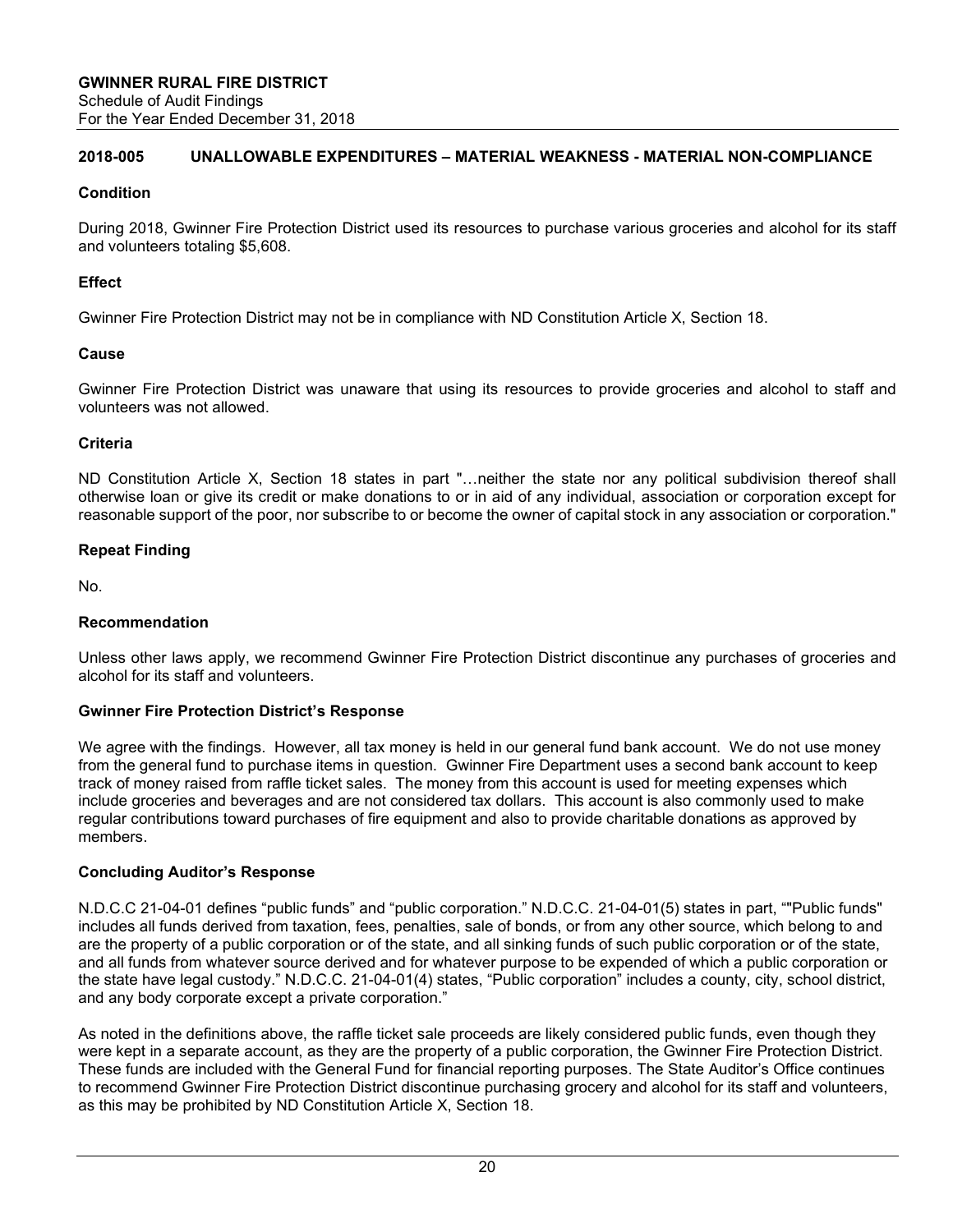### **2018-006 RAFFLE TICKET RECORDKEEPING – MATERIAL WEAKNESS-MATERIAL NON-COMPLIANCE**

#### **Condition**

Gwinner Fire Protection District does not maintain supporting documentation for all elements required in N.D.C.C. 99- 01.3-05-07 regarding its raffle ticket sales.

#### **Effect**

Gwinner Fire Protection District is not in compliance of N.D.C.C. 99-01.3-05-07.

#### **Cause**

Gwinner Fire Protection District may not have been aware of N.D.C.C. 99-01.3-05-07.

#### **Criteria**

N.D.C.C. §99-01.3-05-07. Recordkeeping.

1. For each raffle that uses tickets with detachable stubs:

a. Purchase invoice documenting the purchase of tickets and range of ticket numbers printed;

b. Ticket distribution log containing a ticket seller's name, quantity issued, range of single and discounted ticket numbers issued to the seller, and quantity sold;

c. Reconciliation of the cash received from each ticket seller based on the number of tickets sold, including discounted tickets, date cash is received, and a schedule of bank deposits;

d. A sample of a ticket;

e. The stubs of all sold raffle tickets and all unsold raffle tickets which must be retained for one year from the end of the quarter in which the activity was reported on a tax return; and

f. Documentation of the cost of nongaming activity according to subdivision b of subsection 1 of section 99-01.3- 05-06.

#### **Repeat Finding**

No.

# **Recommendation**

We recommend the Gwinner Fire Protection District maintain its required supporting documentation for raffle ticket sales to ensure compliance with N.D.C.C. §99-01.3-05-07**.** 

#### **Gwinner Fire Protection District's Response**

We agree with findings and will continue to maintain our supporting documentation for raffle ticket sales and keep ticket stubs for a period of 3 years.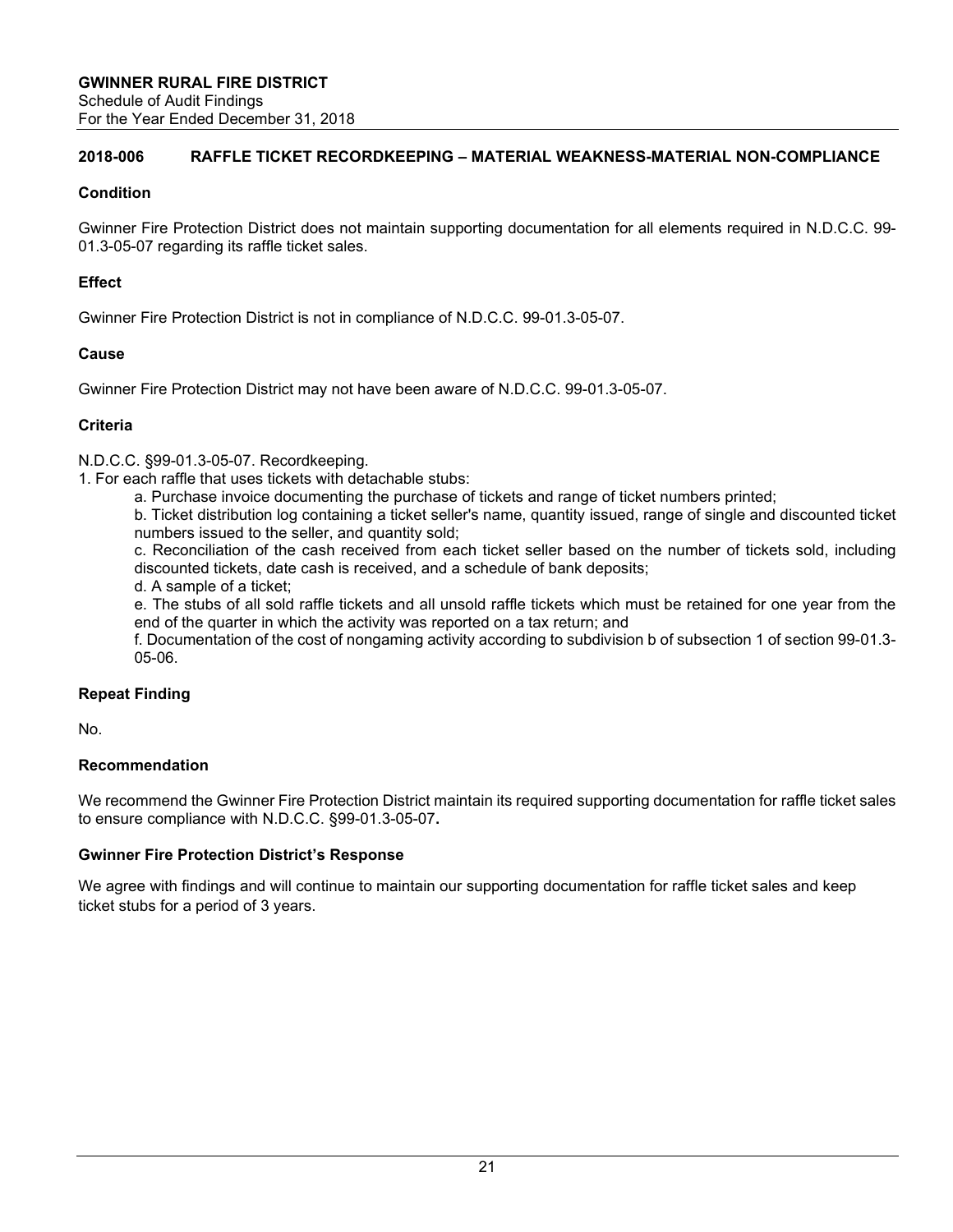<span id="page-23-1"></span>**STATE AUDITOR** Joshua C. Gallion



**STATE OF NORTH DAKOTA** OFFICE OF THE STATE AUDITOR

STATE CAPITOL<br>600 E. Boulevard Ave. Dept. 117 Bismarck, North Dakota, 58505

**PHONE** 701-328-224

**FAX** 701-328-234

ndsao@nd.ao

www.nd.gov/auditor

# **GOVERNANCE COMMUNICATION**

<span id="page-23-0"></span>Fire Protection District Board Gwinner Fire Protection District Gwinner, North Dakota

We were engaged to audit the financial statements of the governmental activities, and the major fund of Gwinner Fire Protection District, Gwinner, North Dakota, for the year ended December 31, 2018, which collectively comprise Gwinner Fire Protection District's basic financial statements, and have issued our report thereon dated February 22, 2022. Professional standards require that we provide you with the following information related to our audit.

#### **Our Responsibility Under Auditing Standards Generally Accepted in The United States of America, Government Auditing Standards and by the Uniform Guidance**

As stated in our engagement letter dated September 10, 2021, our responsibility, as described by professional standards, is to plan and perform our audit to obtain reasonable, but not absolute, assurance about whether the basic financial statements are free of material misstatement. Because of the concept of reasonable assurance and because we did not perform a detailed examination of all transactions, there is a risk that material errors, or fraud may exist and not be detected by us.

In planning and performing our audit, we considered Gwinner Fire Protection District's internal control over financial reporting in order to determine our auditing procedures for the purpose of expressing our opinion on the basic financial statements and not to provide an opinion on internal control over financial reporting.

As part of obtaining reasonable assurance about whether Gwinner Fire Protection District's financial statements are free of material misstatement, we performed tests of its compliance with certain provisions of laws, regulations, contracts, and grant agreements and other matters, noncompliance with which could have a direct and material effect on the determination of financial statement amounts. However, providing an opinion on compliance with those provisions was not an objective of our audit.

#### **Significant Accounting Policies/Qualitative Aspects of Accounting Practices**

Management is responsible for the selection and use of appropriate accounting policies. In accordance with the terms of our engagement letter, we will advise management about the appropriateness of accounting policies and their application. The significant accounting policies used by Gwinner Fire Protection District are described in Note 1 to the financial statements. Application of existing policies was not changed during the year ended December 31, 2018. We noted no transactions entered into by the governmental unit during the year for which there is a lack of authoritative guidance or consensus. There are no significant transactions that have been recognized in the financial statements in a different period than when the transaction occurred.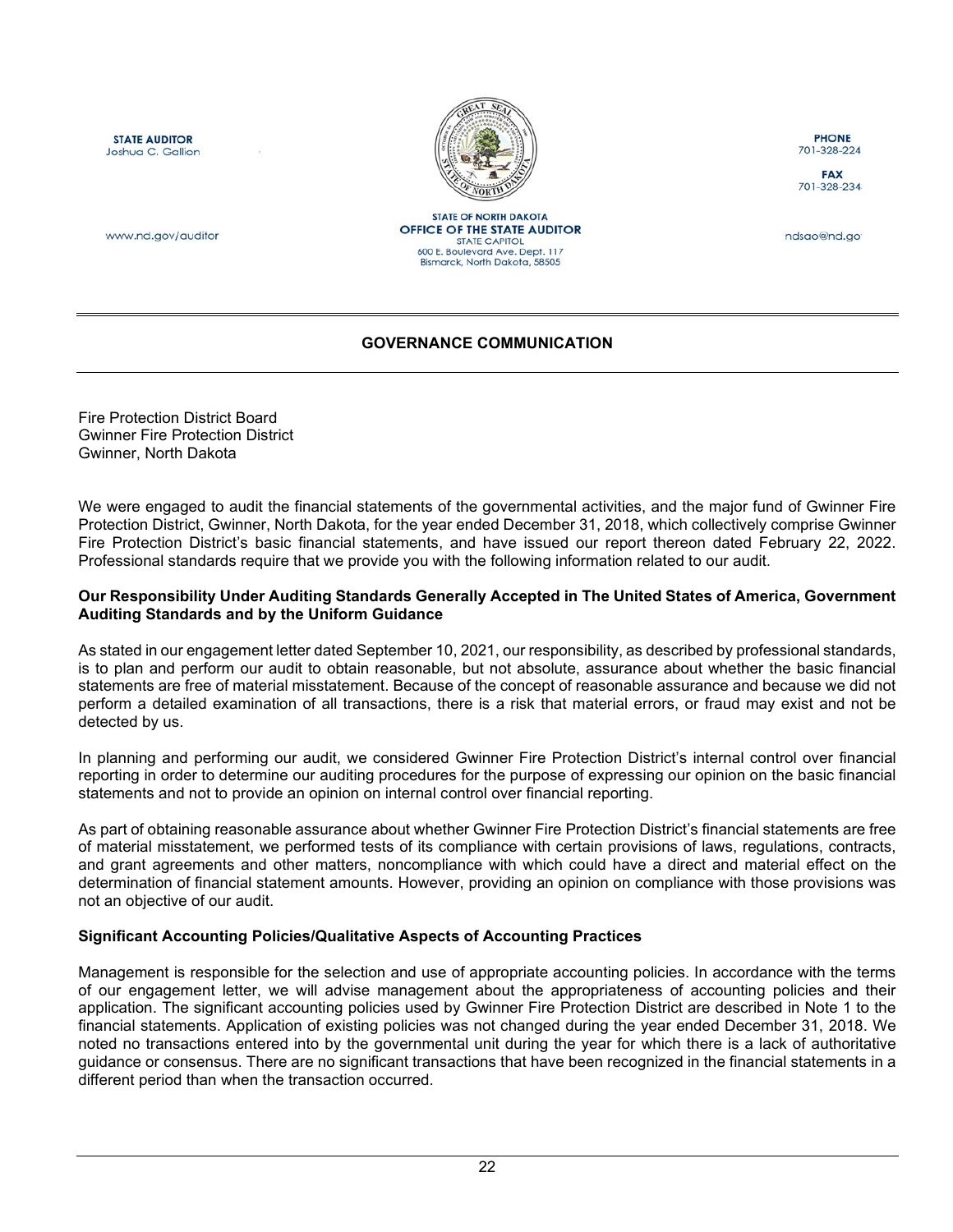Accounting estimates are an integral part of the financial statements presented by management and are based on management's knowledge and experience about past and current events and assumptions about future events. Certain accounting estimates are particularly sensitive because of their significance to the financial statements and because of the possibility that future events affecting them may differ significantly from those expected. The most sensitive estimate affecting the financial statements is useful lives of capital assets.

#### **Corrected and Uncorrected Misstatements**

Professional standards require us to accumulate all known and likely misstatements identified during the audit, other than those that are trivial, and report them to the appropriate level of management. None of the misstatements detected as a result of audit procedures were material, either individually or in the aggregate, to the financial statements taken as a whole.

|                                      |    | <b>Audit Adjustment</b> |    |        |
|--------------------------------------|----|-------------------------|----|--------|
| <b>General Fund</b>                  |    | <b>Debit</b>            |    | Credit |
| To cancel bank transfers within fund |    |                         |    |        |
| Revenue                              | £. | 10.000                  | £. |        |
| Expenditure                          |    |                         |    | 10.000 |

#### **Disagreements with Management**

For purposes of this letter, professional standards define a disagreement with management as a matter, whether or not resolved to our satisfaction, concerning a financial accounting, or reporting matter that could be significant to the financial statements or the auditor's report. We are pleased to report that no such disagreements arose during the course of our audit.

#### **Management Representations**

We have requested certain representations from management that are included in the management representation letter dated February 22, 2022.

#### **Management Consultations with Other Independent Accountants**

In some cases, management may decide to consult with other accountants about auditing and accounting matters, similar to obtaining a "second opinion" on certain situations. If a consultation involves application of an accounting principle to the Fire Protection District's financial statements or a determination of the type of auditor's opinion that may be expressed on those statements, our professional standards require the consulting accountant to check with us to determine that the consultant has all the relevant facts. To our knowledge, there were no such consultations with other accountants.

#### **Difficulties Encountered in Performing the Audit**

We encountered no significant difficulties in dealing with management in performing and completing our audit other than what is listed below:

The Gwinner Fire Protection District did not maintain adequate accounting records to provide sufficient information for the preparation of the financial statements including the following:

• Approximately 80% of expenditures tested were not supported by receipts or invoices resulting in a potential error to the financial statements of approximately \$316,344.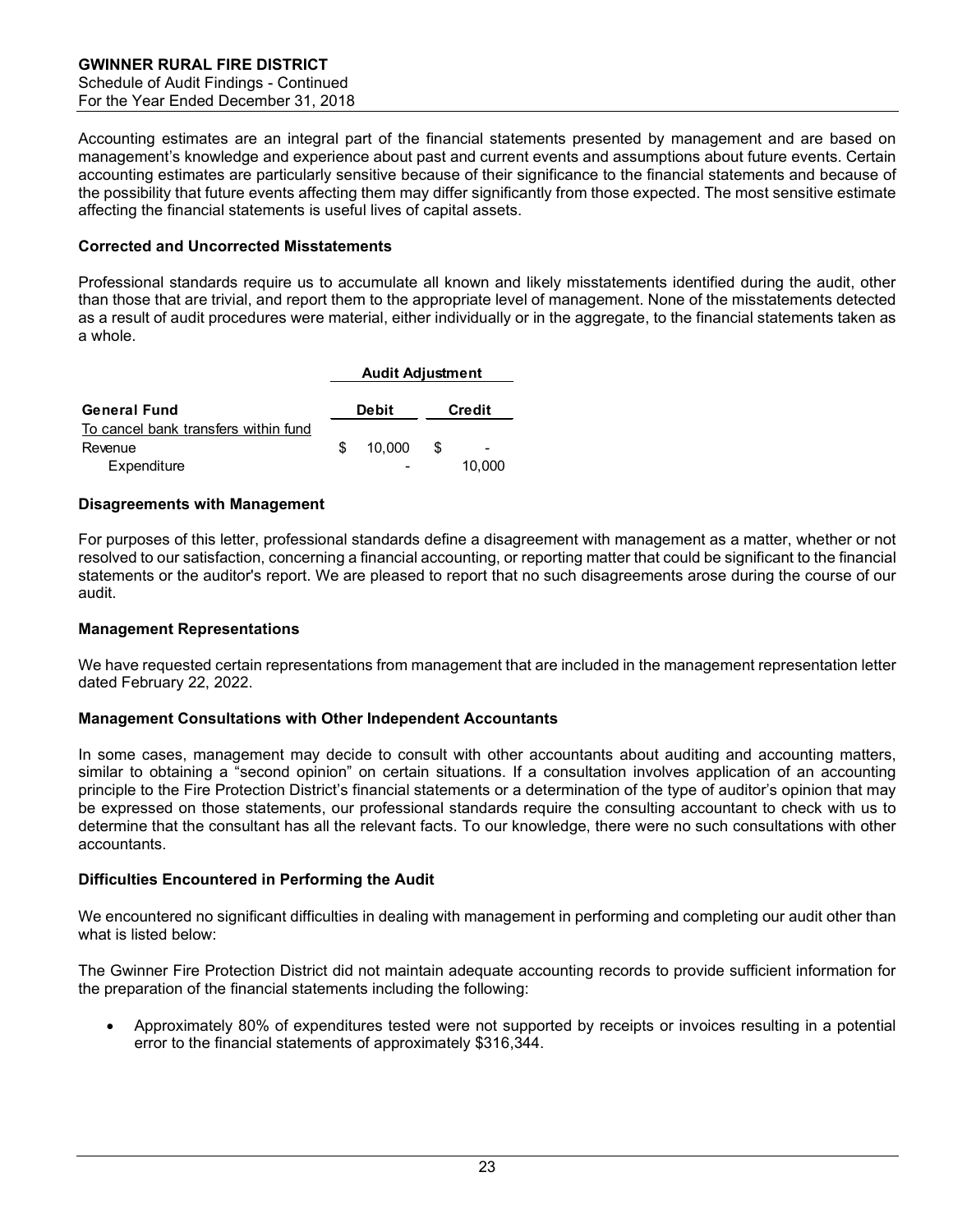# **Other Audit Findings or Issues**

We generally discuss a variety of matters, including the application of accounting principles and auditing standards, with management each year prior to retention as the governmental unit's auditors. However, these discussions occurred in the normal course of our professional relationship and our responses were not a condition to our retention.

We do not express an opinion on the financial statements of Gwinner Fire Protection District. Because of the significance of the matter described in the Difficulties Encountered in Performing the Audit paragraph, we have not been able to obtain sufficient appropriate audit evidence to provide a basis for an opinion on the financial statements.

This information is intended solely for the use of the Protection Fire District Board and management of Gwinner Fire Protection District, and is not intended to be, and should not be, used for any other purpose. We would be happy to meet with you and any member of your staff to discuss any of the items in this letter in more detail if you so desire.

Thank you and the employees of Gwinner Fire Protection District for the courteous and friendly assistance we received during the course of our audit. It is a pleasure for us to be able to serve Gwinner Fire Protection District.

/S/

Joshua C. Gallion State Auditor

Bismarck, North Dakota February 22, 2022